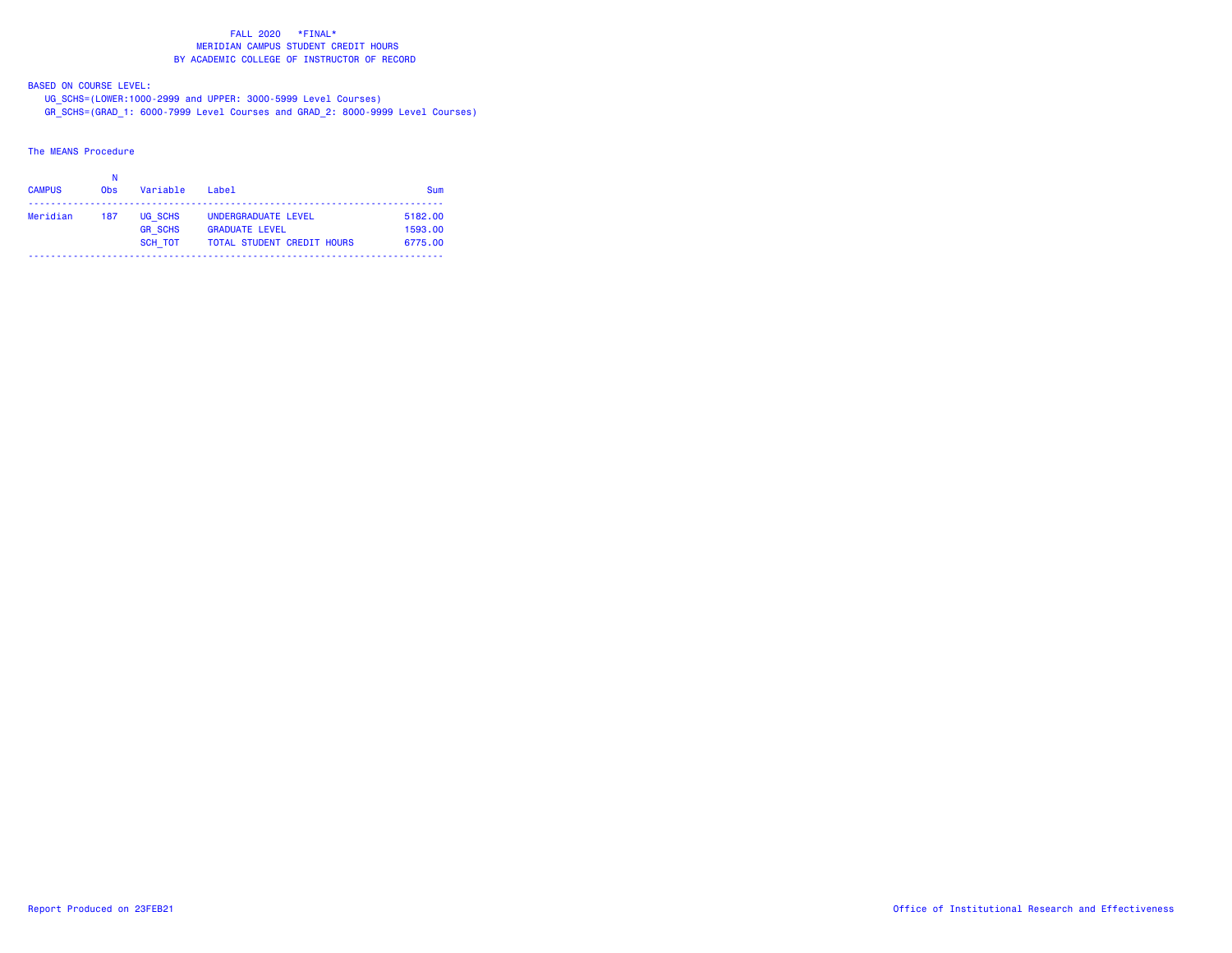BASED ON COURSE LEVEL:

UG\_SCHS=(LOWER:1000-2999 and UPPER: 3000-5999 Level Courses)

GR\_SCHS=(GRAD\_1: 6000-7999 Level Courses and GRAD\_2: 8000-9999 Level Courses)

### The MEANS Procedure

| <b>ACADEMIC COLLEGE</b> | <b>Obs</b> | Variable       | Label                             | Sum     |
|-------------------------|------------|----------------|-----------------------------------|---------|
| Arts & Sciences         | 74         | UG SCHS        | UNDERGRADUATE LEVEL               | 2068.00 |
|                         |            | <b>GR SCHS</b> | <b>GRADUATE LEVEL</b>             | 93.00   |
|                         |            | SCH TOT        | <b>TOTAL STUDENT CREDIT HOURS</b> | 2161.00 |
| <b>Business</b>         | 32         | UG SCHS        | UNDERGRADUATE LEVEL               | 1092.00 |
|                         |            | <b>GR SCHS</b> | <b>GRADUATE LEVEL</b>             | 213,00  |
|                         |            | <b>SCH TOT</b> | <b>TOTAL STUDENT CREDIT HOURS</b> | 1305.00 |
| Education               | 81         | UG SCHS        | UNDERGRADUATE LEVEL               | 2022.00 |
|                         |            | <b>GR SCHS</b> | <b>GRADUATE LEVEL</b>             | 1287.00 |
|                         |            | SCH TOT        | TOTAL STUDENT CREDIT HOURS        | 3309.00 |
|                         |            |                |                                   |         |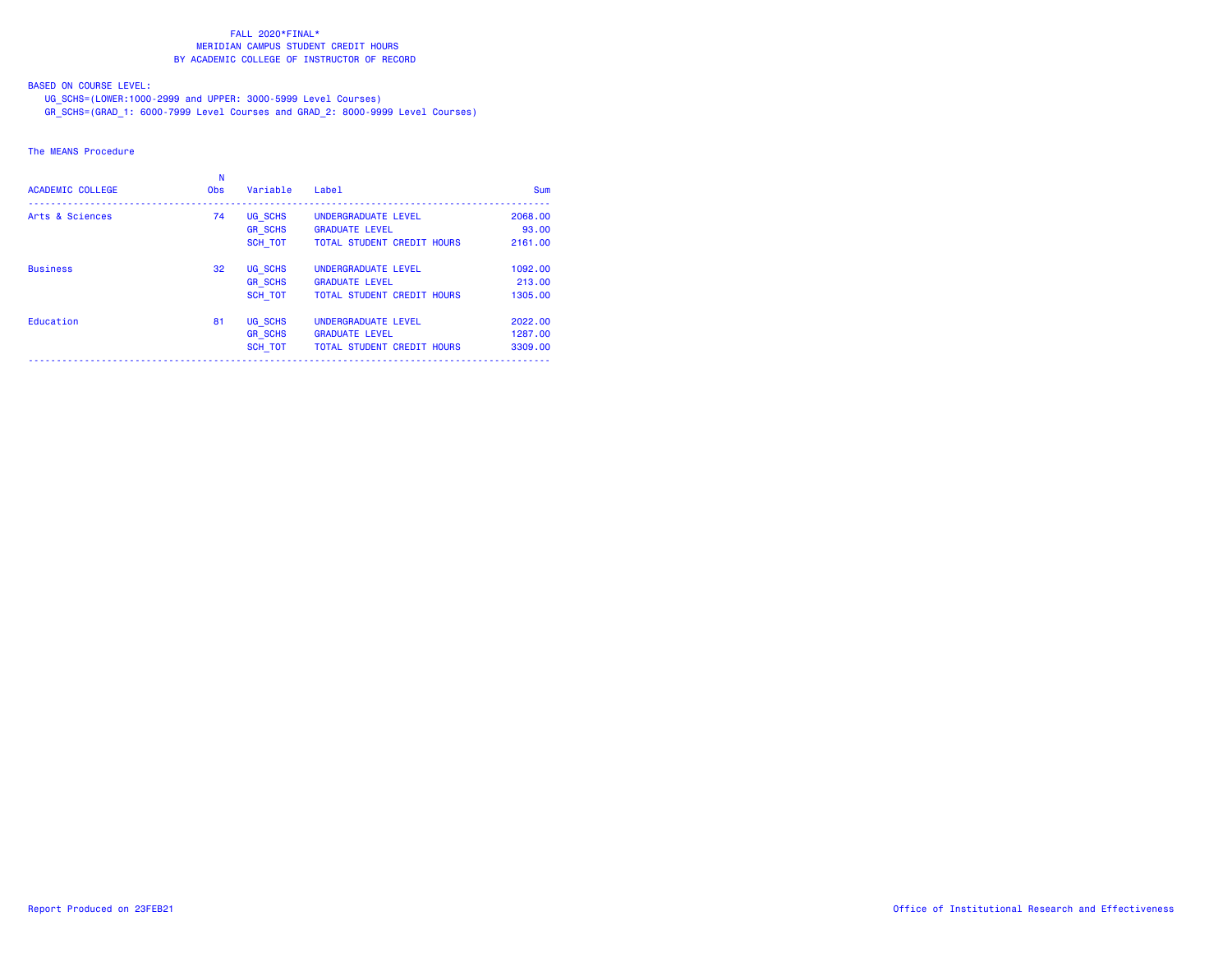# BASED ON COURSE LEVEL:

 UG\_SCHS=(LOWER:1000-2999 and UPPER: 3000-5999 Level Courses \*\*Excludes CVM 5000-5999 Level Courses\*\*) GR\_SCHS=(GRAD\_1: 6000-7999 Level Courses and GRAD\_2: 8000-9999 Level Courses)

|                                            | <b>UNDERGRADUATE</b> | <b>GRADUATE</b> |              |
|--------------------------------------------|----------------------|-----------------|--------------|
| <b>ACADEMIC DEPARTMENT</b>                 | <b>LEVEL</b>         | <b>LEVEL</b>    | <b>TOTAL</b> |
| Anthropology & Middle Eastern Cultures     | 60.00                | 0.00            | 60.00        |
| <b>Biological Sciences</b>                 | 192.00               | 0.00            | 192.00       |
| Classical & Modern Languages & Literatures | 27.00                | 0.00            | 27.00        |
| Communication                              | 141.00               | 0.00            | 141.00       |
| English                                    | 150.00               | 12.00           | 162,00       |
| Geosciences                                | 233,00               | 0.00            | 233.00       |
| History                                    | 150,00               | 72.00           | 222,00       |
| Mathematics & Statistics                   | 81.00                | 0.00            | 81.00        |
| Philosophy & Religion                      | 69.00                | 0.00            | 69.00        |
| Political Science & Public Administration  | 57.00                | 0.00            | 57.00        |
| Psychology                                 | 441.00               | 9.00            | 450.00       |
| Sociology                                  | 467.00               | 0.00            | 467.00       |
|                                            |                      |                 |              |
|                                            | 2068,00              | 93.00           | 2161.00      |
|                                            | ============         | ==============  |              |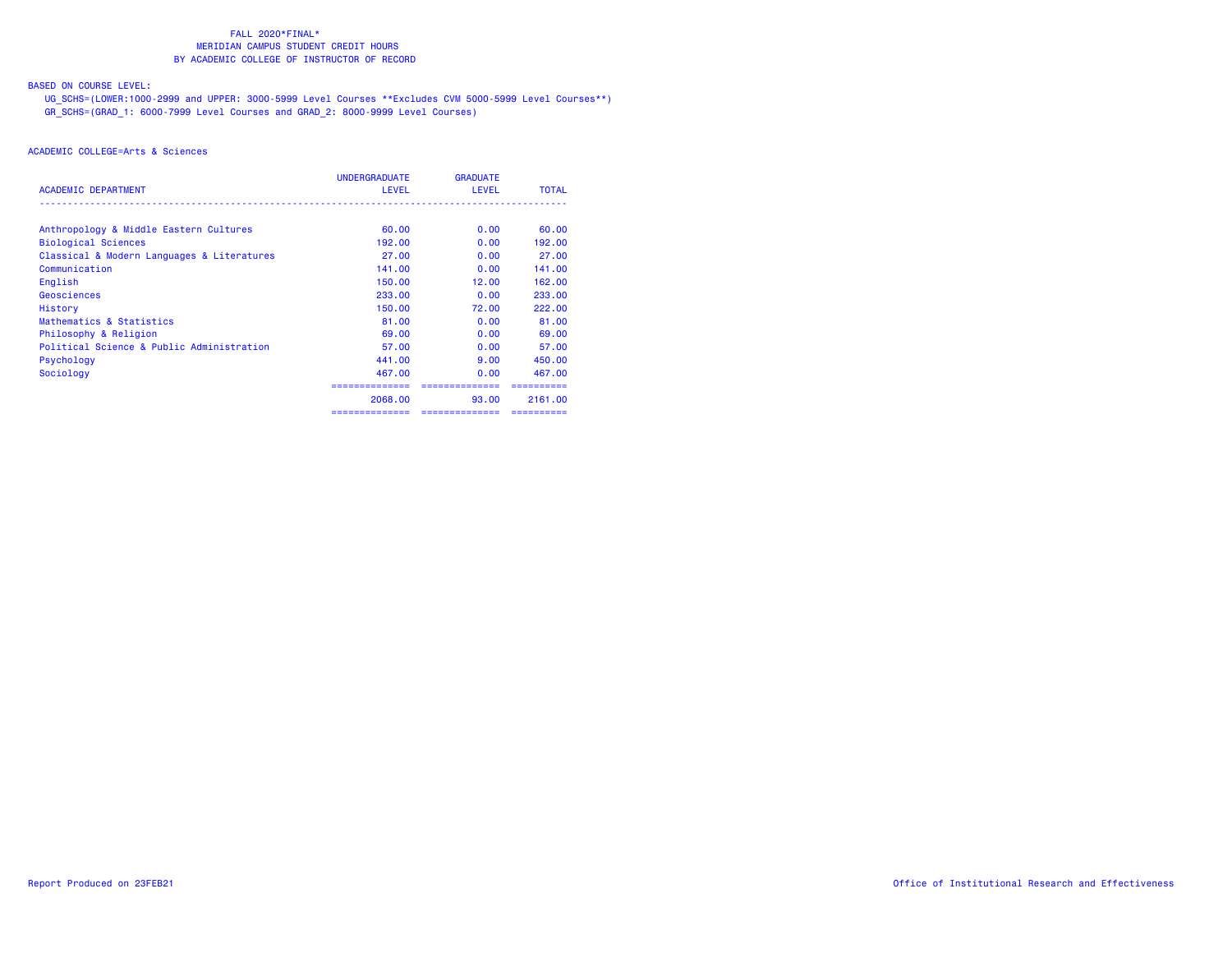BASED ON COURSE LEVEL:

 UG\_SCHS=(LOWER:1000-2999 and UPPER: 3000-5999 Level Courses \*\*Excludes CVM 5000-5999 Level Courses\*\*) GR\_SCHS=(GRAD\_1: 6000-7999 Level Courses and GRAD\_2: 8000-9999 Level Courses)

| <b>ACADEMIC DEPARTMENT</b>                      | <b>UNDERGRADUATE</b><br>LEVEL | <b>GRADUATE</b><br>LEVEL | <b>TOTAL</b> |
|-------------------------------------------------|-------------------------------|--------------------------|--------------|
| Finance & Economics                             | 72.00                         | 30.00                    | 102.00       |
| Management & Information Systems                | 597.00                        | 183.00                   | 780.00       |
| Marketing, Quantitative Analysis & Business Law | 318.00                        | 0.00                     | 318.00       |
| School of Accountancy                           | 105.00                        | 0.00                     | 105.00       |
|                                                 |                               |                          |              |
|                                                 | 1092.00                       | 213.00                   | 1305.00      |
|                                                 |                               |                          |              |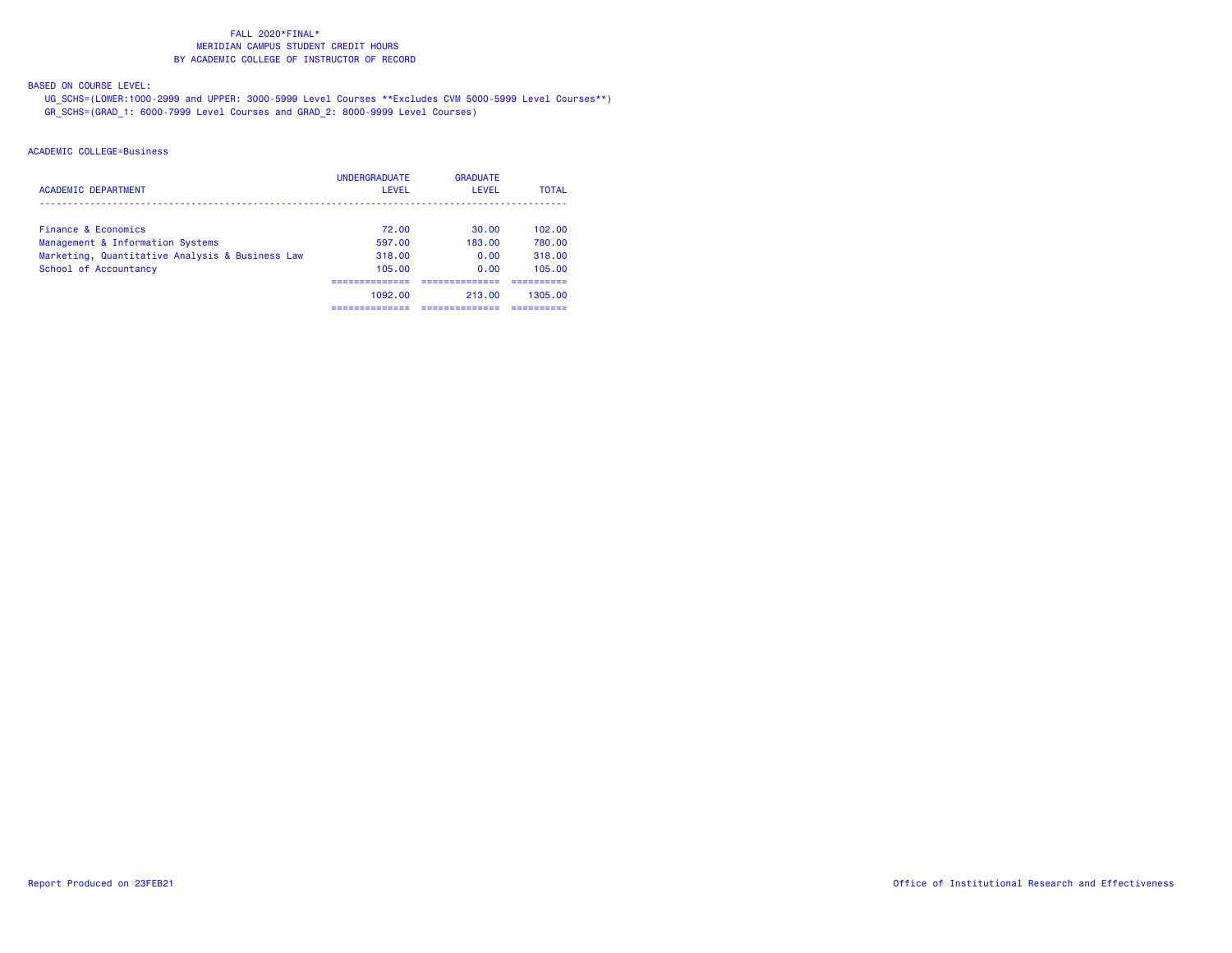BASED ON COURSE LEVEL:

 UG\_SCHS=(LOWER:1000-2999 and UPPER: 3000-5999 Level Courses \*\*Excludes CVM 5000-5999 Level Courses\*\*) GR\_SCHS=(GRAD\_1: 6000-7999 Level Courses and GRAD\_2: 8000-9999 Level Courses)

| <b>ACADEMIC DEPARTMENT</b>                         | <b>UNDERGRADUATE</b><br>LEVEL | <b>GRADUATE</b><br><b>LEVEL</b> | <b>TOTAL</b> |
|----------------------------------------------------|-------------------------------|---------------------------------|--------------|
| Counseling, Educational Psychology, and Foundation | 60.00                         | 447.00                          | 507.00       |
| Curriculum, Instruction & Special Education        | 1502.00                       | 594.00                          | 2096.00      |
| Educational Leadership                             | 255.00                        | 246.00                          | 501.00       |
| Kinesiology                                        | 205.00                        | 0.00                            | 205.00       |
|                                                    | ------------                  |                                 | ----------   |
|                                                    | 2022.00                       | 1287.00                         | 3309.00      |
|                                                    |                               |                                 |              |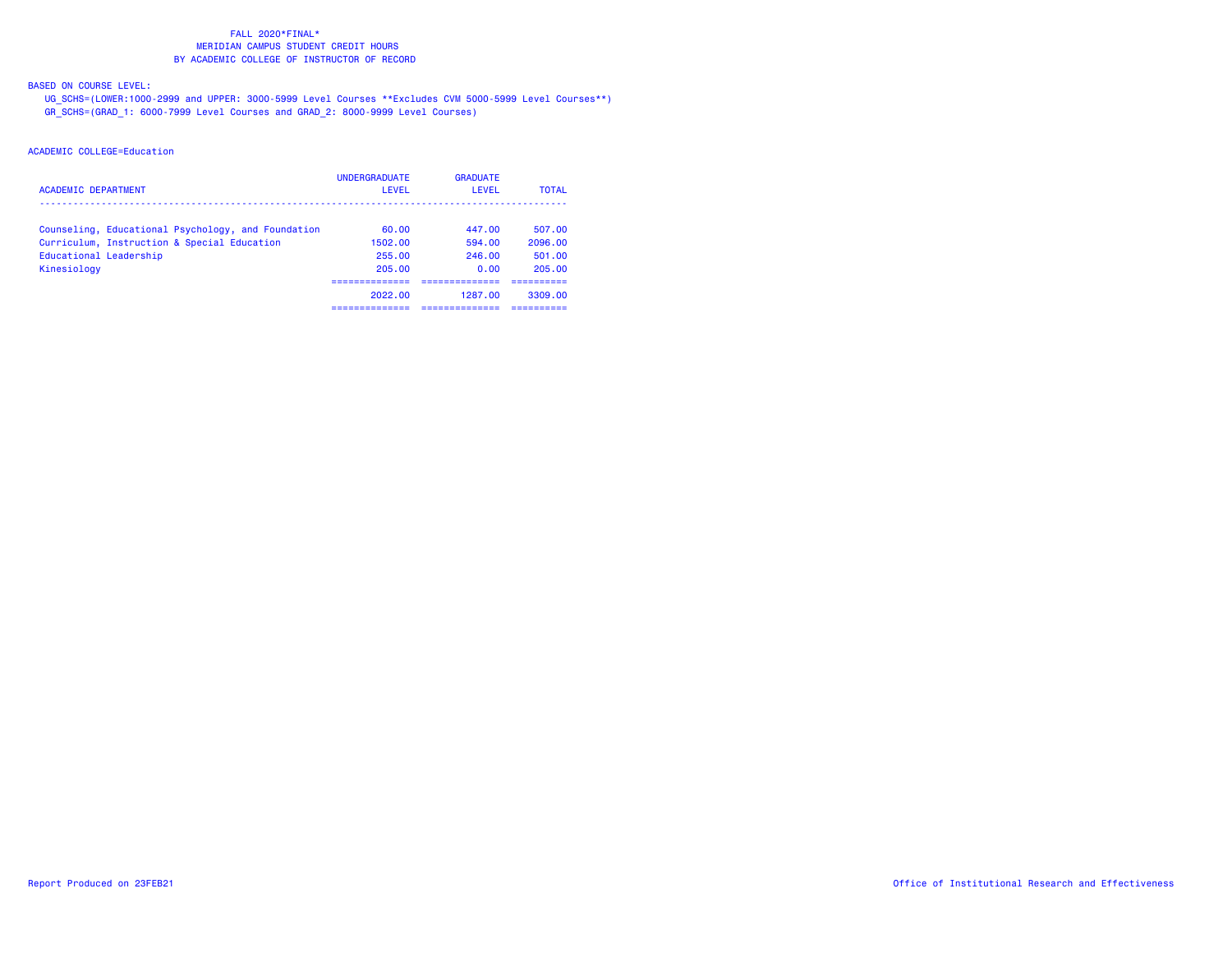| <b>ACADEMIC DEPARTMENT</b>             | Instructor Name | Rank     | Tenure<br>Status | Course<br>Cip# | <b>CRN</b> | Course #      |       | Crs | Sec Type Title    | Inst<br>Per | UG<br><b>SCHS</b>             | GR<br><b>SCHS</b>            | Total<br><b>SCHS</b>              |
|----------------------------------------|-----------------|----------|------------------|----------------|------------|---------------|-------|-----|-------------------|-------------|-------------------------------|------------------------------|-----------------------------------|
| Anthropology & Middle Eastern Cultures | Turner, James   | Lecturer | Non-Ten Track    | 450201         |            | 34291 AN 2203 | 201 C |     | Racial Minorities | 1.00        | 60.00<br>60.00                | 0.00<br>0.00                 | 60.00<br><br>60.00                |
| Anthropology & Middle Eastern Cultures |                 |          |                  |                |            |               |       |     |                   |             | --------<br>60.00<br>======== | ========<br>0.00<br>======== | ==========<br>60.00<br>========== |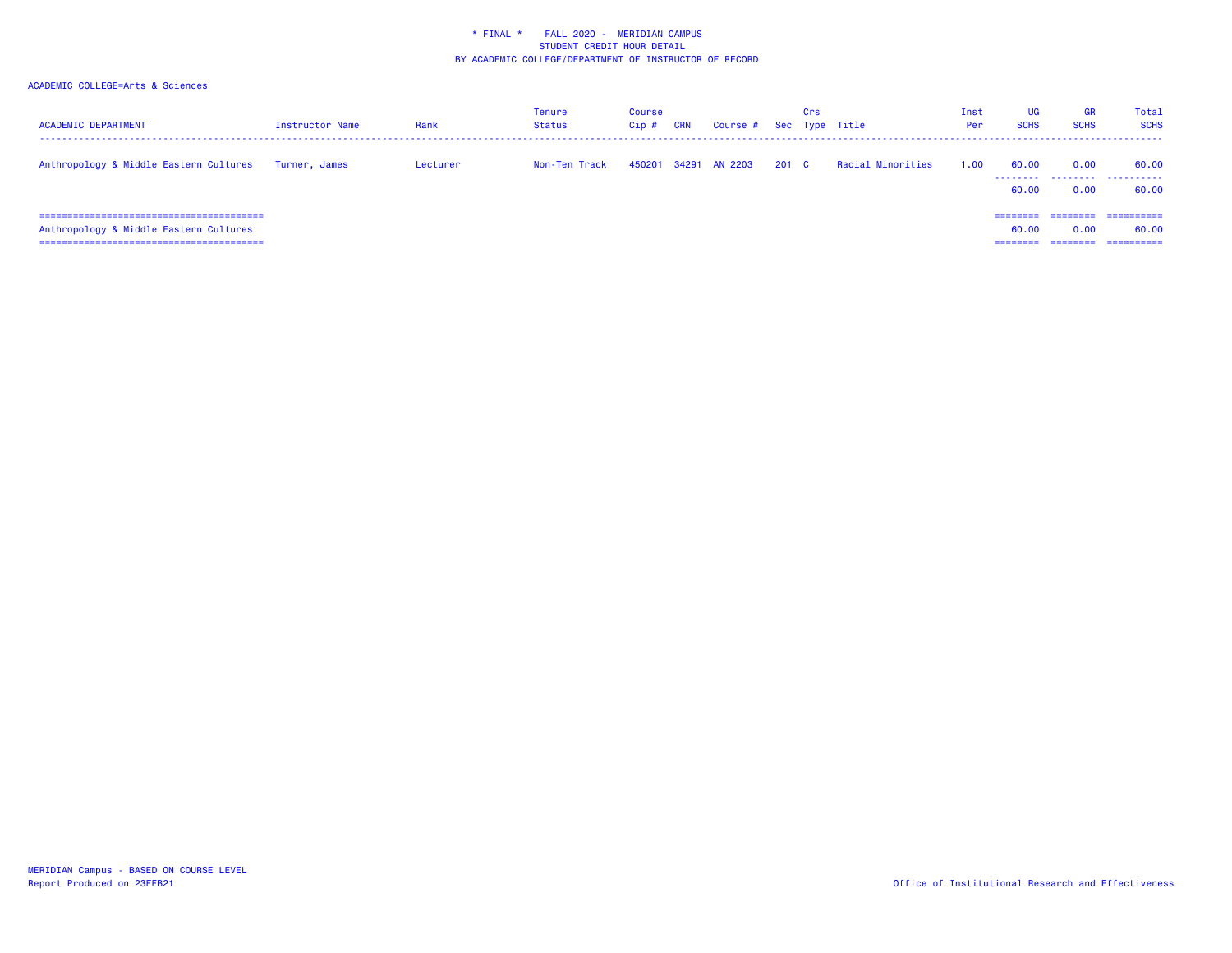| <b>ACADEMIC DEPARTMENT</b> | Instructor Name | Rank       | Tenure<br>Status | Course<br>Cip#                   | <b>CRN</b> | Course #                                                                                                                       |                                                                                                     | Crs | Sec Type Title                                                                                                                            | Inst<br>Per                                  | <b>UG</b><br><b>SCHS</b>                                   | <b>GR</b><br><b>SCHS</b>                             | Total<br><b>SCHS</b>                                       |
|----------------------------|-----------------|------------|------------------|----------------------------------|------------|--------------------------------------------------------------------------------------------------------------------------------|-----------------------------------------------------------------------------------------------------|-----|-------------------------------------------------------------------------------------------------------------------------------------------|----------------------------------------------|------------------------------------------------------------|------------------------------------------------------|------------------------------------------------------------|
| <b>Biological Sciences</b> | Fogarty, Jarrod | Instructor | Non-Ten Track    | 240102 37234<br>269999<br>270501 |            | <b>IDS 4111</b><br>261302 37230 BIO 3113<br>37229 BIO 2503<br>34415 MA 2113<br>34416 MA 2113<br>34469 ST 2113<br>34470 ST 2113 | $202 \quad C$<br>202 C<br>202 C<br>$201 \quad C$<br>$202 \quad C$<br>$201 \quad C$<br>$202 \quad C$ |     | Professional Seminar 1.00<br>Marine Biology<br>Environmental Qual<br>Intro to Stats<br>Intro to Stats<br>Intro to Stats<br>Intro to Stats | 1.00<br>1.00<br>1.00<br>1.00<br>1.00<br>1.00 | 9.00<br>66.00<br>33.00<br>18.00<br>24.00<br>18.00<br>24,00 | 0.00<br>0.00<br>0.00<br>0.00<br>0.00<br>0.00<br>0.00 | 9.00<br>66.00<br>33.00<br>18.00<br>24.00<br>18.00<br>24,00 |
|                            |                 |            |                  |                                  |            |                                                                                                                                |                                                                                                     |     |                                                                                                                                           |                                              | -------- <i>-</i><br>192.00                                | 0.00                                                 | 192.00                                                     |
| <b>Biological Sciences</b> |                 |            |                  |                                  |            |                                                                                                                                |                                                                                                     |     |                                                                                                                                           |                                              | ========<br>192.00<br>========                             | 0.00                                                 | ________________________<br>192,00<br>==========           |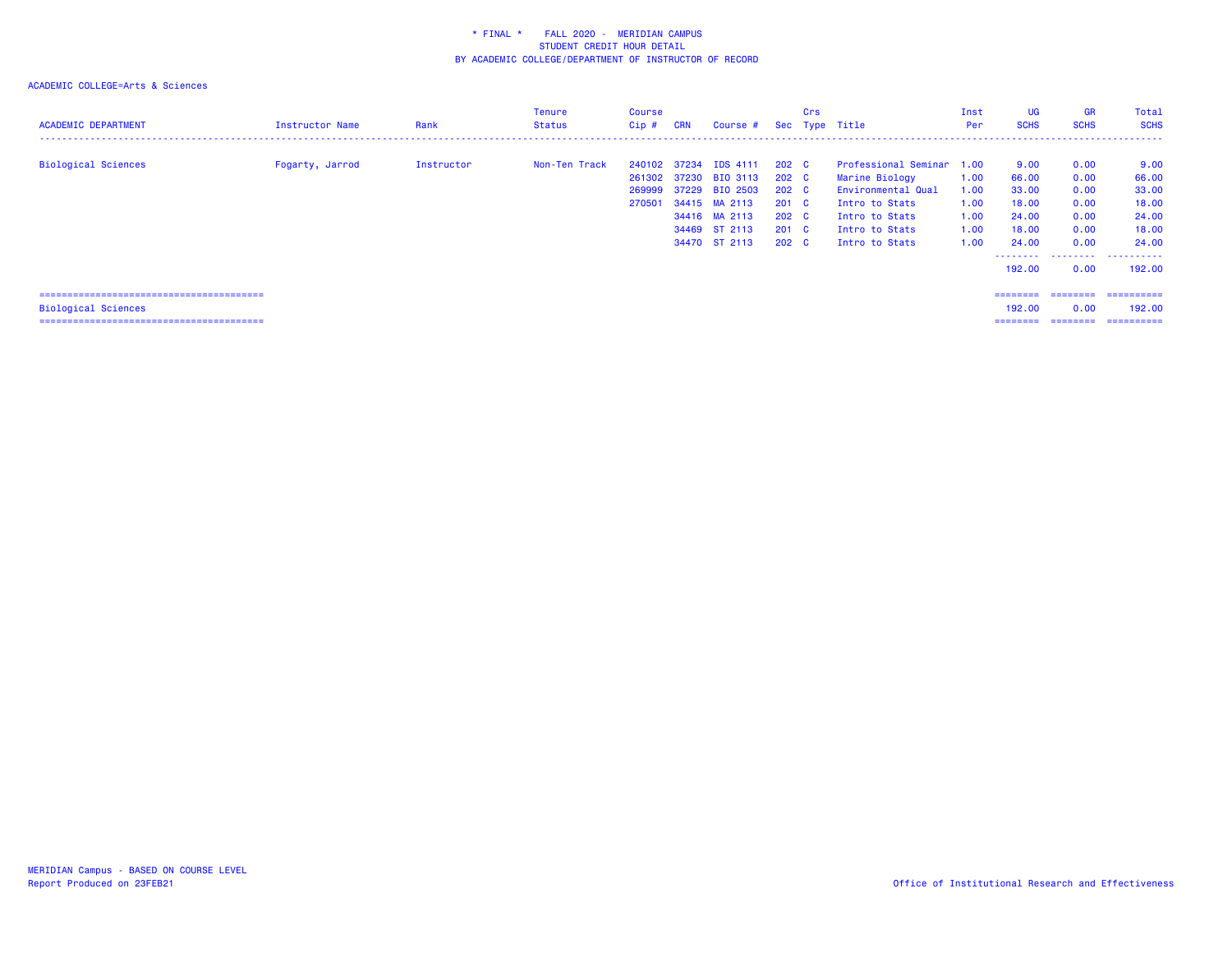| <b>ACADEMIC DEPARTMENT</b>                                                  | Instructor Name | Rank     | Tenure<br><b>Status</b> | Course<br>Cip# | <b>CRN</b> | Course #              |       | Crs | Sec Type Title            | Inst<br>Per | UG<br><b>SCHS</b>          | <b>GR</b><br><b>SCHS</b>     | Total<br><b>SCHS</b>              |
|-----------------------------------------------------------------------------|-----------------|----------|-------------------------|----------------|------------|-----------------------|-------|-----|---------------------------|-------------|----------------------------|------------------------------|-----------------------------------|
| Classical & Modern Languages & Literatur Calderon, Beth                     |                 | Lecturer | Non-Ten Track           |                |            | 160905 34387 FLS 3323 | 201 C |     | Entrprs Span-Speak W 1.00 |             | 27.00<br>27.00             | 0.00<br><br>0.00             | 27.00<br>.<br>27.00               |
| ===============================<br>Classical & Modern Languages & Literatur |                 |          |                         |                |            |                       |       |     |                           |             | $=$ = = = = = = =<br>27.00 | 0.00<br>________<br>-------- | ==========<br>27.00<br>========== |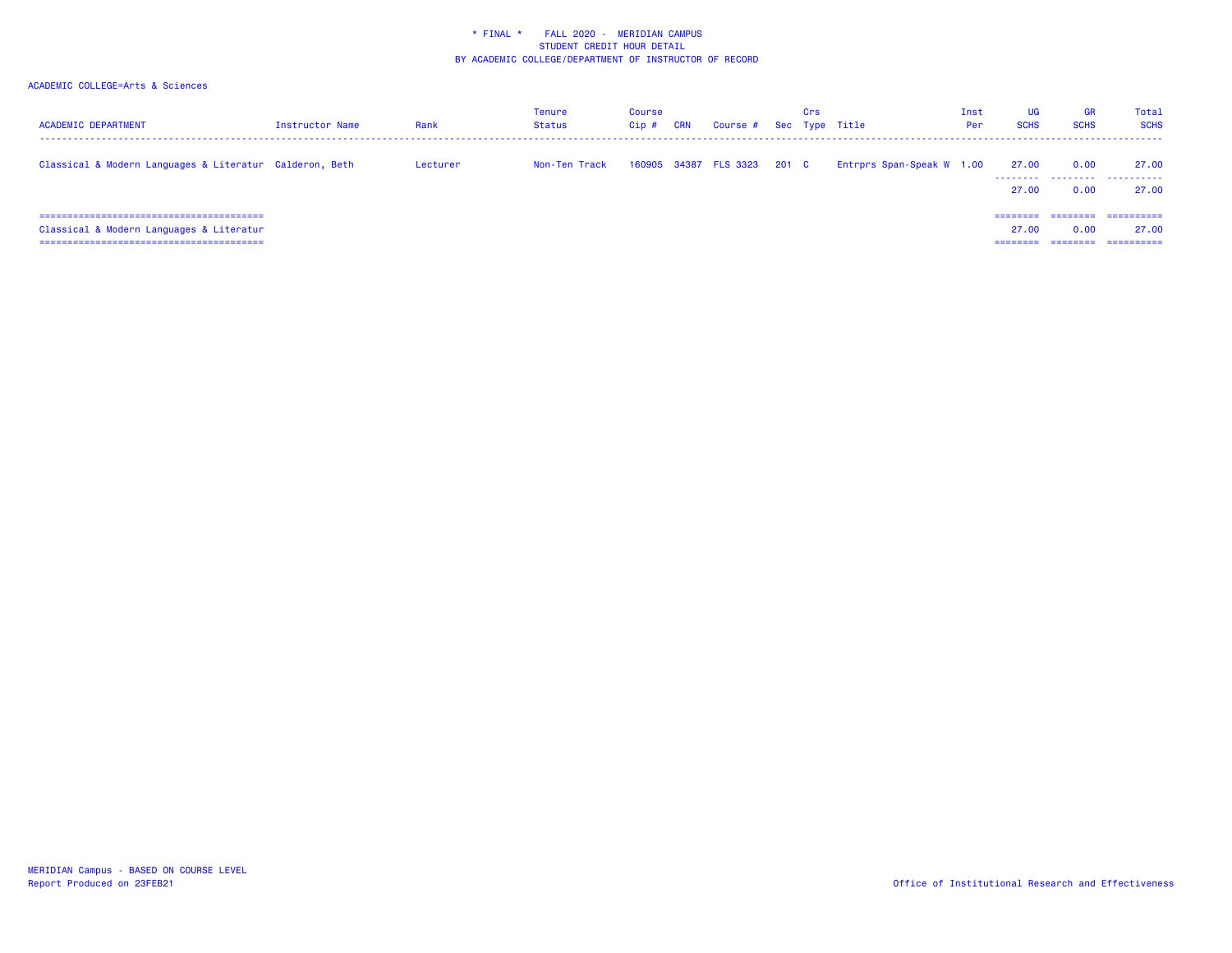| <b>ACADEMIC DEPARTMENT</b> | Instructor Name | Rank     | <b>Tenure</b><br>Status | Course<br>$Cip$ # | CRN | Course # Sec Type Title                                |                         | Crs |                                                           | Inst<br>Per          | UG<br><b>SCHS</b>                      | <b>GR</b><br><b>SCHS</b>              | Total<br><b>SCHS</b>                  |
|----------------------------|-----------------|----------|-------------------------|-------------------|-----|--------------------------------------------------------|-------------------------|-----|-----------------------------------------------------------|----------------------|----------------------------------------|---------------------------------------|---------------------------------------|
| Communication              | Taylor, Joshua  | Lecturer | Non-Ten Track           | 090101            |     | 34298 CO 1223<br>37670 CO 1223<br>090401 36208 CO 3423 | 201 C<br>202 C<br>201 C |     | Intro Comm Theory<br>Intro Comm Theory<br>Feature Writing | 1.00<br>1.00<br>1.00 | 45.00<br>39.00<br>57.00<br>.<br>141.00 | 0.00<br>0.00<br>0.00<br>0.00          | 45.00<br>39.00<br>57.00<br><br>141.00 |
| Communication              |                 |          |                         |                   |     |                                                        |                         |     |                                                           |                      | ---------<br>141.00<br>---------       | ========<br>0.00<br>$=$ = = = = = = = | ==========<br>141.00<br>==========    |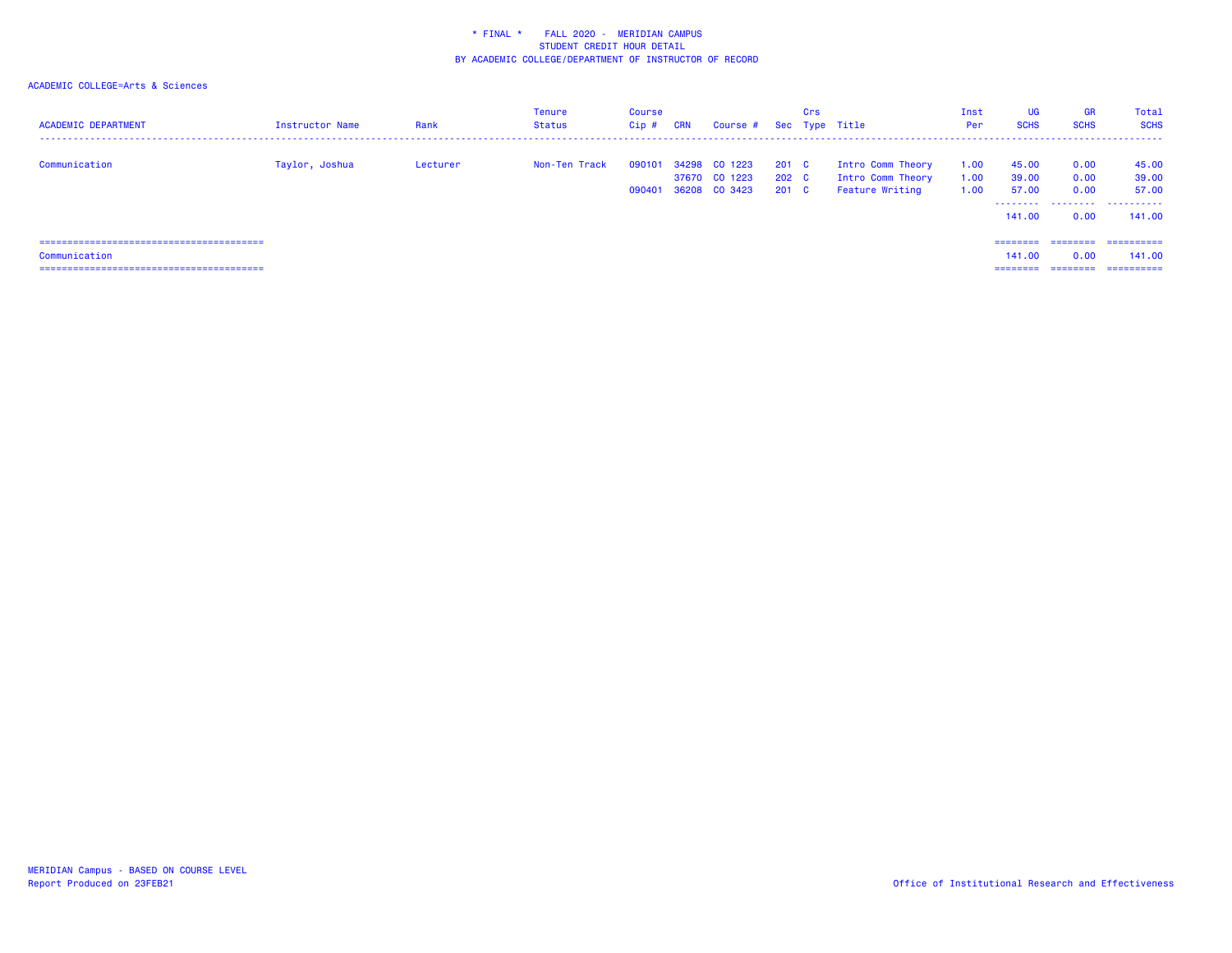| <b>ACADEMIC DEPARTMENT</b> | Instructor Name                  | Rank      | <b>Tenure</b><br><b>Status</b> | <b>Course</b><br>Cip# | <b>CRN</b>     | Course #                         | Sec                    | Crs | Type Title                                       | Inst<br>Per  | <b>UG</b><br><b>SCHS</b>       | <b>GR</b><br><b>SCHS</b>                                                                                                          | Total<br><b>SCHS</b><br>.          |
|----------------------------|----------------------------------|-----------|--------------------------------|-----------------------|----------------|----------------------------------|------------------------|-----|--------------------------------------------------|--------------|--------------------------------|-----------------------------------------------------------------------------------------------------------------------------------|------------------------------------|
| English                    | Harmon Threatt, Elizabe Lecturer |           | Non-Ten Track                  | 231302                |                | 35700 EN 3303                    | 201 C                  |     | Creative Writing                                 | 1.00         | 21.00                          | 0.00                                                                                                                              | 21.00                              |
|                            |                                  |           |                                |                       |                |                                  |                        |     |                                                  |              | ---------<br>21.00             | ---------<br>0.00                                                                                                                 | -------<br>----<br>21.00           |
|                            | Kelley, James                    | Professor | <b>Tenured</b>                 | 231303<br>231401      | 34363<br>35955 | <b>EN 3313</b><br>EN 4333        | 201 C<br>$201 \quad C$ |     | Writing for the Work 1.00<br>Southern Literature | 1.00         | 33.00<br>21.00                 | 0.00<br>0.00                                                                                                                      | 33.00<br>21.00                     |
|                            |                                  |           |                                | 231402                | 35956<br>35961 | <b>EN 6333</b><br><b>EN 2363</b> | 201 C<br>201 C         |     | Southern Literature<br>Intro AFAM Lit            | 1.00<br>1.00 | 0.00<br>21.00                  | 12.00<br>0.00                                                                                                                     | 12.00<br>21.00                     |
|                            |                                  |           |                                |                       | 35963          | AAS 2363                         | 201 C                  |     | Intro AFAM Lit                                   | 1.00         | 9.00<br>--------               | 0.00<br>$\frac{1}{2} \left( \frac{1}{2} \right) \left( \frac{1}{2} \right) \left( \frac{1}{2} \right) \left( \frac{1}{2} \right)$ | 9.00<br>$    -$                    |
|                            |                                  |           |                                |                       |                |                                  |                        |     |                                                  |              | 84.00                          | 12.00                                                                                                                             | 96.00                              |
|                            | Slimp, Stephen                   | Lecturer  | Non-Ten Track                  |                       |                | 231303 35713 EN 3313             | 203 C                  |     | Writing for the Work 1.00                        |              | 39.00                          | 0.00                                                                                                                              | 39.00                              |
|                            |                                  |           |                                |                       |                |                                  |                        |     |                                                  |              | --------<br>39.00              | --------<br>0.00                                                                                                                  | .<br>39.00                         |
|                            | Thompson, Amanda                 | Lecturer  | Non-Ten Track                  | 131305                |                | 35977 EDS 4673                   | 201 C                  |     | Method Teach Lang Ar 1.00                        |              | 6.00                           | 0.00                                                                                                                              | 6.00                               |
|                            |                                  |           |                                |                       |                |                                  |                        |     |                                                  |              | 6.00                           | 0.00                                                                                                                              | 6.00                               |
| English                    |                                  |           |                                |                       |                |                                  |                        |     |                                                  |              | ========<br>150.00<br>======== | ========<br>12.00<br>---------                                                                                                    | ==========<br>162.00<br>========== |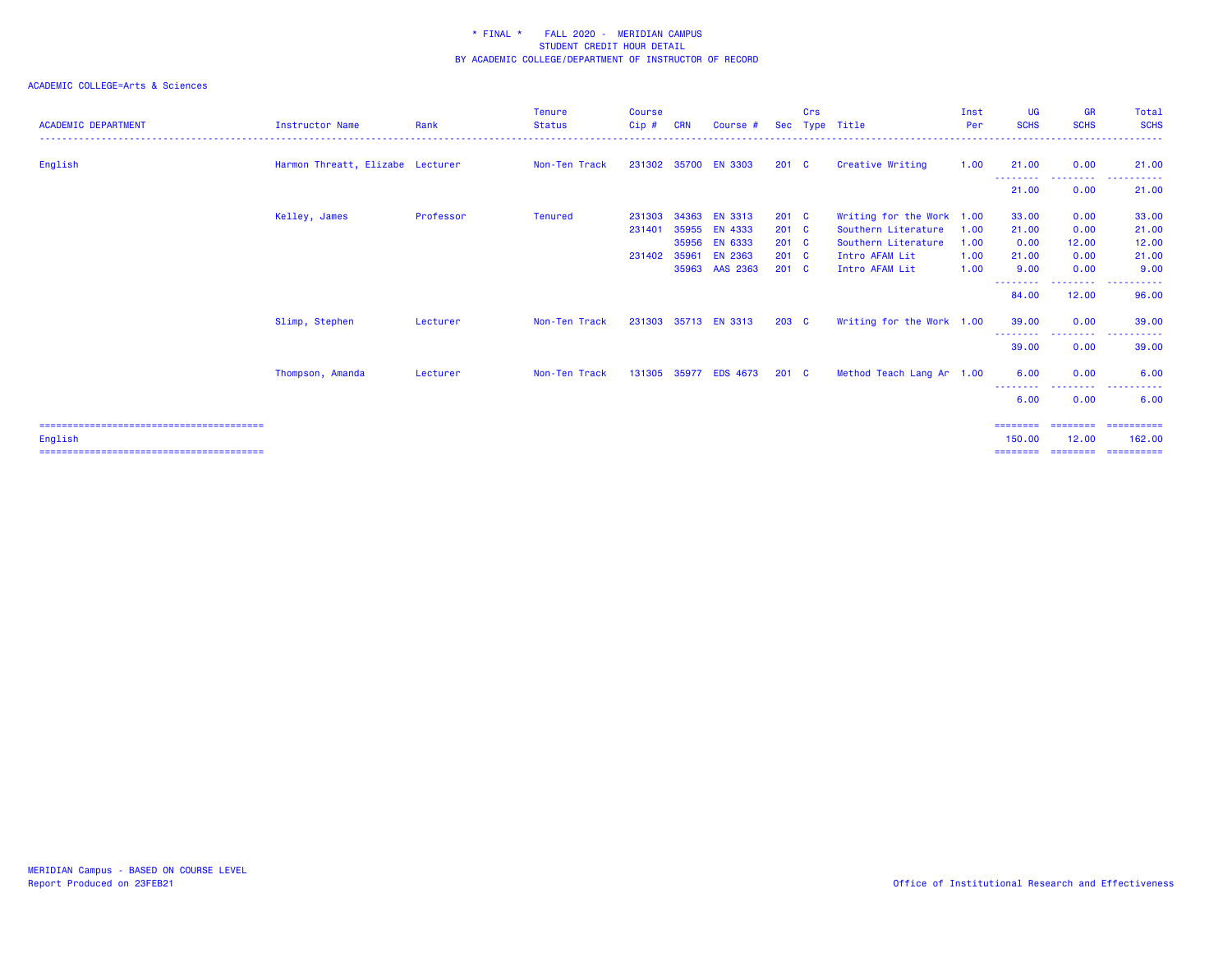| <b>ACADEMIC DEPARTMENT</b>  | Instructor Name  | Rank     | <b>Tenure</b><br><b>Status</b> | Course<br>Cip# | <b>CRN</b> | Course #                 |                  | Crs | Sec Type Title                            | Inst<br>Per  | <b>UG</b><br><b>SCHS</b> | <b>GR</b><br><b>SCHS</b> | Total<br><b>SCHS</b>  |
|-----------------------------|------------------|----------|--------------------------------|----------------|------------|--------------------------|------------------|-----|-------------------------------------------|--------------|--------------------------|--------------------------|-----------------------|
| Geosciences                 | Hutton, Brian    | Lecturer | Non-Ten Track                  |                |            | 450701 35714 GR 1123     | 201 <sub>c</sub> |     | Intro World Geog                          | 1.00         | 42.00<br>---------       | 0.00<br>.                | 42.00<br>.            |
|                             |                  |          |                                |                |            |                          |                  |     |                                           |              | 42.00                    | 0.00                     | 42.00                 |
|                             | Threatt, Patrick | Lecturer | Non-Ten Track                  |                |            | 450701 34391 GR 1114     | $201 \quad C$    |     | Physical Geography                        | 1.00         | 92.00                    | 0.00                     | 92.00                 |
|                             |                  |          |                                |                |            |                          |                  |     |                                           |              | .<br>92.00               | .<br>0.00                | .<br>92.00            |
|                             | Trent, Brittany  | Lecturer | Non-Ten Track                  | 400601         | 34389      | GG 1111<br>34390 GG 1113 | 201 L<br>201 C   |     | Earth Science I Lab<br>Survey Earth Sci I | 1.00<br>1.00 | 18.00<br>81.00           | 0.00<br>0.00             | 18.00<br>81.00        |
|                             |                  |          |                                |                |            |                          |                  |     |                                           |              | --------<br>99.00        | ---------<br>0.00        | .<br>99.00            |
| Geosciences                 |                  |          |                                |                |            |                          |                  |     |                                           |              | ---------<br>233.00      | ---------<br>0.00        | -==========<br>233,00 |
| ;========================== |                  |          |                                |                |            |                          |                  |     |                                           |              |                          |                          |                       |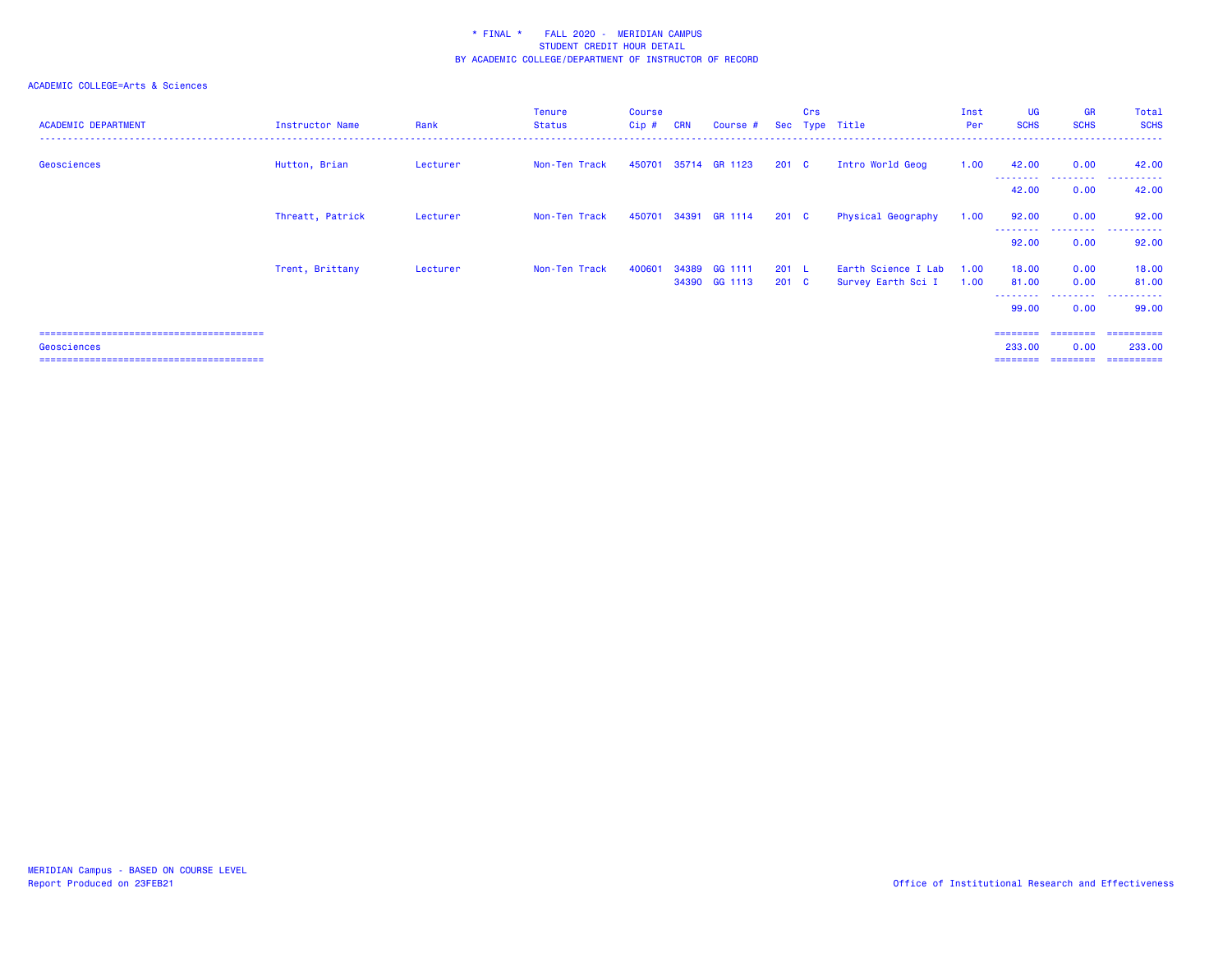|                            |                 |                             | <b>Tenure</b> | <b>Course</b> |            |                      |               | Crs |                           | Inst | <b>UG</b>                        | <b>GR</b>                                                                                                                                                                                                                                                                                                                                                                                                                                                                                       | Total                                                                                                                                                                                                                                                                                                                                                                                                                                                                                            |
|----------------------------|-----------------|-----------------------------|---------------|---------------|------------|----------------------|---------------|-----|---------------------------|------|----------------------------------|-------------------------------------------------------------------------------------------------------------------------------------------------------------------------------------------------------------------------------------------------------------------------------------------------------------------------------------------------------------------------------------------------------------------------------------------------------------------------------------------------|--------------------------------------------------------------------------------------------------------------------------------------------------------------------------------------------------------------------------------------------------------------------------------------------------------------------------------------------------------------------------------------------------------------------------------------------------------------------------------------------------|
| <b>ACADEMIC DEPARTMENT</b> | Instructor Name | Rank                        | <b>Status</b> | Cip#          | <b>CRN</b> | Course #             |               |     | Sec Type Title            | Per  | <b>SCHS</b>                      | <b>SCHS</b>                                                                                                                                                                                                                                                                                                                                                                                                                                                                                     | <b>SCHS</b><br>$\frac{1}{2} \left( \frac{1}{2} \right) \left( \frac{1}{2} \right) \left( \frac{1}{2} \right) \left( \frac{1}{2} \right)$                                                                                                                                                                                                                                                                                                                                                         |
| History                    | Bates, Toby     | Associate Professor Tenured |               | 050107        | 35702      | HI 4853              | $201 \quad C$ |     | Modern Mexico             | 1.00 | 24.00                            | 0.00                                                                                                                                                                                                                                                                                                                                                                                                                                                                                            | 24.00                                                                                                                                                                                                                                                                                                                                                                                                                                                                                            |
|                            |                 |                             |               | 540101        | 34396      | HI 3333              | 201 C         |     | Mississippi History       | 1.00 | 21.00                            | 0.00                                                                                                                                                                                                                                                                                                                                                                                                                                                                                            | 21.00                                                                                                                                                                                                                                                                                                                                                                                                                                                                                            |
|                            |                 |                             |               |               | 35703      | HI 6853              | $201 \quad C$ |     | <b>Modern Mexico</b>      | 1.00 | 0.00                             | 15.00                                                                                                                                                                                                                                                                                                                                                                                                                                                                                           | 15.00                                                                                                                                                                                                                                                                                                                                                                                                                                                                                            |
|                            |                 |                             |               | 540102        | 35697      | HI 4263              | $201$ C       |     | America's Vietnam Wa 1.00 |      | 18.00                            | 0.00                                                                                                                                                                                                                                                                                                                                                                                                                                                                                            | 18.00                                                                                                                                                                                                                                                                                                                                                                                                                                                                                            |
|                            |                 |                             |               | 540104        | 35698      | HI 6263              | $201 \quad C$ |     | America's Vietnam Wa 1.00 |      | 0.00<br>--------                 | 18.00<br>.                                                                                                                                                                                                                                                                                                                                                                                                                                                                                      | 18.00<br>.                                                                                                                                                                                                                                                                                                                                                                                                                                                                                       |
|                            |                 |                             |               |               |            |                      |               |     |                           |      | 63.00                            | 33.00                                                                                                                                                                                                                                                                                                                                                                                                                                                                                           | 96.00                                                                                                                                                                                                                                                                                                                                                                                                                                                                                            |
|                            | Brain, Stephen  | Associate Professor Tenured |               |               |            | 540101 35719 HI 4533 | $201 \quad C$ |     | History of the Cold       | 1.00 | 6.00<br><u> - - - - - - - -</u>  | 0.00<br>. <u>.</u> .                                                                                                                                                                                                                                                                                                                                                                                                                                                                            | 6.00<br>-----                                                                                                                                                                                                                                                                                                                                                                                                                                                                                    |
|                            |                 |                             |               |               |            |                      |               |     |                           |      | 6.00                             | 0.00                                                                                                                                                                                                                                                                                                                                                                                                                                                                                            | 6.00                                                                                                                                                                                                                                                                                                                                                                                                                                                                                             |
|                            | Damms, Richard  | Associate Professor Tenured |               | 540101        |            | 35695 HI 3743        | $201 \quad C$ |     | Hist Of England           | 1.00 | 48.00<br><u> - - - - - - - -</u> | 0.00<br>.                                                                                                                                                                                                                                                                                                                                                                                                                                                                                       | 48.00                                                                                                                                                                                                                                                                                                                                                                                                                                                                                            |
|                            |                 |                             |               |               |            |                      |               |     |                           |      | 48.00                            | 0.00                                                                                                                                                                                                                                                                                                                                                                                                                                                                                            | 48.00                                                                                                                                                                                                                                                                                                                                                                                                                                                                                            |
|                            | Himel, Matthew  | Lecturer                    | Non-Ten Track | 540102        | 34400      | HI 4313              | $201$ C       |     | The New South             | 0.75 | 4.50                             | 0.00                                                                                                                                                                                                                                                                                                                                                                                                                                                                                            | 4.50                                                                                                                                                                                                                                                                                                                                                                                                                                                                                             |
|                            |                 |                             |               | 540104        | 34405      | HI 6313              | $201$ C       |     | The New South             | 0.75 | 0.00                             | 13.50                                                                                                                                                                                                                                                                                                                                                                                                                                                                                           | 13.50                                                                                                                                                                                                                                                                                                                                                                                                                                                                                            |
|                            |                 |                             |               |               |            | 34408 HI 6653        | 201 C         |     | Hist Science & Tech       | 0.75 | 0.00                             | 2.25                                                                                                                                                                                                                                                                                                                                                                                                                                                                                            | 2.25                                                                                                                                                                                                                                                                                                                                                                                                                                                                                             |
|                            |                 |                             |               |               |            |                      |               |     |                           |      | --------<br>4.50                 | $\begin{array}{cccccccccccccc} \multicolumn{2}{c}{} & \multicolumn{2}{c}{} & \multicolumn{2}{c}{} & \multicolumn{2}{c}{} & \multicolumn{2}{c}{} & \multicolumn{2}{c}{} & \multicolumn{2}{c}{} & \multicolumn{2}{c}{} & \multicolumn{2}{c}{} & \multicolumn{2}{c}{} & \multicolumn{2}{c}{} & \multicolumn{2}{c}{} & \multicolumn{2}{c}{} & \multicolumn{2}{c}{} & \multicolumn{2}{c}{} & \multicolumn{2}{c}{} & \multicolumn{2}{c}{} & \multicolumn{2}{c}{} & \multicolumn{2}{c}{} & \$<br>15.75 | .<br>20.25                                                                                                                                                                                                                                                                                                                                                                                                                                                                                       |
|                            | Marshall, Anne  | Associate Professor Tenured |               | 050201        |            | 34402 HI 4363        | $201$ C       |     | African American His 0.25 |      | 4.50                             | 0.00                                                                                                                                                                                                                                                                                                                                                                                                                                                                                            | 4.50                                                                                                                                                                                                                                                                                                                                                                                                                                                                                             |
|                            |                 |                             |               | 540102        | 34400      | HI 4313              | $201$ C       |     | The New South             | 0.25 | 1.50                             | 0.00                                                                                                                                                                                                                                                                                                                                                                                                                                                                                            | 1.50                                                                                                                                                                                                                                                                                                                                                                                                                                                                                             |
|                            |                 |                             |               | 540104        | 34405      | HI 6313              | 201 C         |     | The New South             | 0.25 | 0.00                             | 4.50                                                                                                                                                                                                                                                                                                                                                                                                                                                                                            | 4.50                                                                                                                                                                                                                                                                                                                                                                                                                                                                                             |
|                            |                 |                             |               |               |            | 34407 HI 6363        | $201$ C       |     | African American His 0.25 |      | 0.00                             | 4.50                                                                                                                                                                                                                                                                                                                                                                                                                                                                                            | 4.50                                                                                                                                                                                                                                                                                                                                                                                                                                                                                             |
|                            |                 |                             |               |               |            | 34408 HI 6653        | $201$ C       |     | Hist Science & Tech       | 0.25 | 0.00<br>--------                 | 0.75<br>.                                                                                                                                                                                                                                                                                                                                                                                                                                                                                       | 0.75<br>.                                                                                                                                                                                                                                                                                                                                                                                                                                                                                        |
|                            |                 |                             |               |               |            |                      |               |     |                           |      | 6.00                             | 9.75                                                                                                                                                                                                                                                                                                                                                                                                                                                                                            | 15.75                                                                                                                                                                                                                                                                                                                                                                                                                                                                                            |
|                            | Murphy, Michael | Lecturer                    | Non-Ten Track | 050201        | 34402      | HI 4363              | $201$ C       |     | African American His 0.75 |      | 13.50                            | 0.00                                                                                                                                                                                                                                                                                                                                                                                                                                                                                            | 13.50                                                                                                                                                                                                                                                                                                                                                                                                                                                                                            |
|                            |                 |                             |               | 540104        |            | 34407 HI 6363        | $201$ C       |     | Afro-Am History & Cu 0.75 |      | 0.00<br><u> - - - - - - - -</u>  | 13.50<br>-----                                                                                                                                                                                                                                                                                                                                                                                                                                                                                  | 13.50<br>.                                                                                                                                                                                                                                                                                                                                                                                                                                                                                       |
|                            |                 |                             |               |               |            |                      |               |     |                           |      | 13.50                            | 13.50                                                                                                                                                                                                                                                                                                                                                                                                                                                                                           | 27.00                                                                                                                                                                                                                                                                                                                                                                                                                                                                                            |
|                            | Osman, Julia    | Associate Professor Tenured |               | 540101        |            | 34398 HI 3903        | $201 \quad C$ |     | Hist & Hist Meth          | 1.00 | 9.00<br><u> - - - - - - - -</u>  | 0.00<br>.                                                                                                                                                                                                                                                                                                                                                                                                                                                                                       | 9.00                                                                                                                                                                                                                                                                                                                                                                                                                                                                                             |
|                            |                 |                             |               |               |            |                      |               |     |                           |      | 9.00                             | 0.00                                                                                                                                                                                                                                                                                                                                                                                                                                                                                            | 9.00                                                                                                                                                                                                                                                                                                                                                                                                                                                                                             |
| History                    |                 |                             |               |               |            |                      |               |     |                           |      | <b>EEEEEEEE</b><br>150.00        | <b>ESSESSE</b><br>72.00                                                                                                                                                                                                                                                                                                                                                                                                                                                                         | $\begin{array}{cccccccccc} \multicolumn{2}{c}{} & \multicolumn{2}{c}{} & \multicolumn{2}{c}{} & \multicolumn{2}{c}{} & \multicolumn{2}{c}{} & \multicolumn{2}{c}{} & \multicolumn{2}{c}{} & \multicolumn{2}{c}{} & \multicolumn{2}{c}{} & \multicolumn{2}{c}{} & \multicolumn{2}{c}{} & \multicolumn{2}{c}{} & \multicolumn{2}{c}{} & \multicolumn{2}{c}{} & \multicolumn{2}{c}{} & \multicolumn{2}{c}{} & \multicolumn{2}{c}{} & \multicolumn{2}{c}{} & \multicolumn{2}{c}{} & \mult$<br>222.00 |
|                            |                 |                             |               |               |            |                      |               |     |                           |      | ======== =======                 |                                                                                                                                                                                                                                                                                                                                                                                                                                                                                                 | -----------                                                                                                                                                                                                                                                                                                                                                                                                                                                                                      |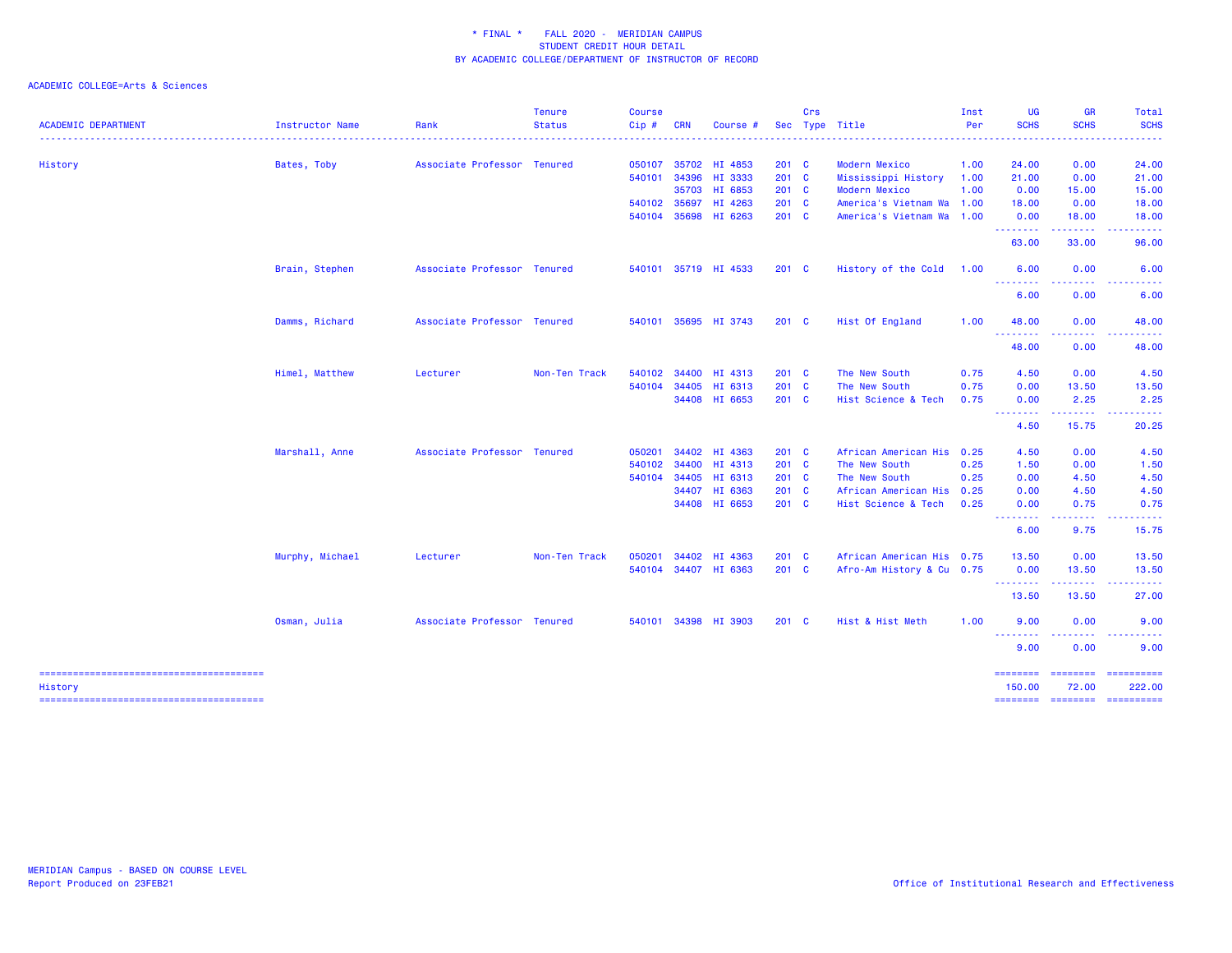| <b>ACADEMIC DEPARTMENT</b> | <b>Instructor Name</b> | Rank                              | <b>Tenure</b><br>Status | Course<br>Cip# | <b>CRN</b> | Course #                                                |                         | Crs | Sec Type Title                                             | Inst<br>Per                         | UG<br><b>SCHS</b>            | <b>GR</b><br><b>SCHS</b>                                                                                                                                                                                                                                                                                                                                                                                                                                                               | Total<br><b>SCHS</b>         |
|----------------------------|------------------------|-----------------------------------|-------------------------|----------------|------------|---------------------------------------------------------|-------------------------|-----|------------------------------------------------------------|-------------------------------------|------------------------------|----------------------------------------------------------------------------------------------------------------------------------------------------------------------------------------------------------------------------------------------------------------------------------------------------------------------------------------------------------------------------------------------------------------------------------------------------------------------------------------|------------------------------|
| Mathematics & Statistics   | Ge, Lin                | Clinical Assist Pro Non-Ten Track |                         | 270101         |            | 34414 MA 1613<br>37498 MA 1323<br>521302 34294 BQA 3123 | 201 C<br>202 C<br>201 C |     | Cal Bus & Life Sc I<br>Trigonometry<br>Bus Stat Methods II | $\overline{0}$ . ا<br>1.00<br>0.001 | 21.00<br>18.00<br>42.00<br>. | 0.00<br>0.00<br>0.00<br>.                                                                                                                                                                                                                                                                                                                                                                                                                                                              | 21.00<br>18.00<br>42.00<br>. |
|                            |                        |                                   |                         |                |            |                                                         |                         |     |                                                            |                                     | 81.00                        | 0.00                                                                                                                                                                                                                                                                                                                                                                                                                                                                                   | 81.00                        |
|                            |                        |                                   |                         |                |            |                                                         |                         |     |                                                            |                                     | ---------                    |                                                                                                                                                                                                                                                                                                                                                                                                                                                                                        | -----------                  |
| Mathematics & Statistics   |                        |                                   |                         |                |            |                                                         |                         |     |                                                            |                                     | 81.00                        | 0.00                                                                                                                                                                                                                                                                                                                                                                                                                                                                                   | 81.00                        |
|                            |                        |                                   |                         |                |            |                                                         |                         |     |                                                            |                                     | ---------                    | $\begin{array}{cccccccccc} \multicolumn{2}{c}{} & \multicolumn{2}{c}{} & \multicolumn{2}{c}{} & \multicolumn{2}{c}{} & \multicolumn{2}{c}{} & \multicolumn{2}{c}{} & \multicolumn{2}{c}{} & \multicolumn{2}{c}{} & \multicolumn{2}{c}{} & \multicolumn{2}{c}{} & \multicolumn{2}{c}{} & \multicolumn{2}{c}{} & \multicolumn{2}{c}{} & \multicolumn{2}{c}{} & \multicolumn{2}{c}{} & \multicolumn{2}{c}{} & \multicolumn{2}{c}{} & \multicolumn{2}{c}{} & \multicolumn{2}{c}{} & \mult$ | ==========                   |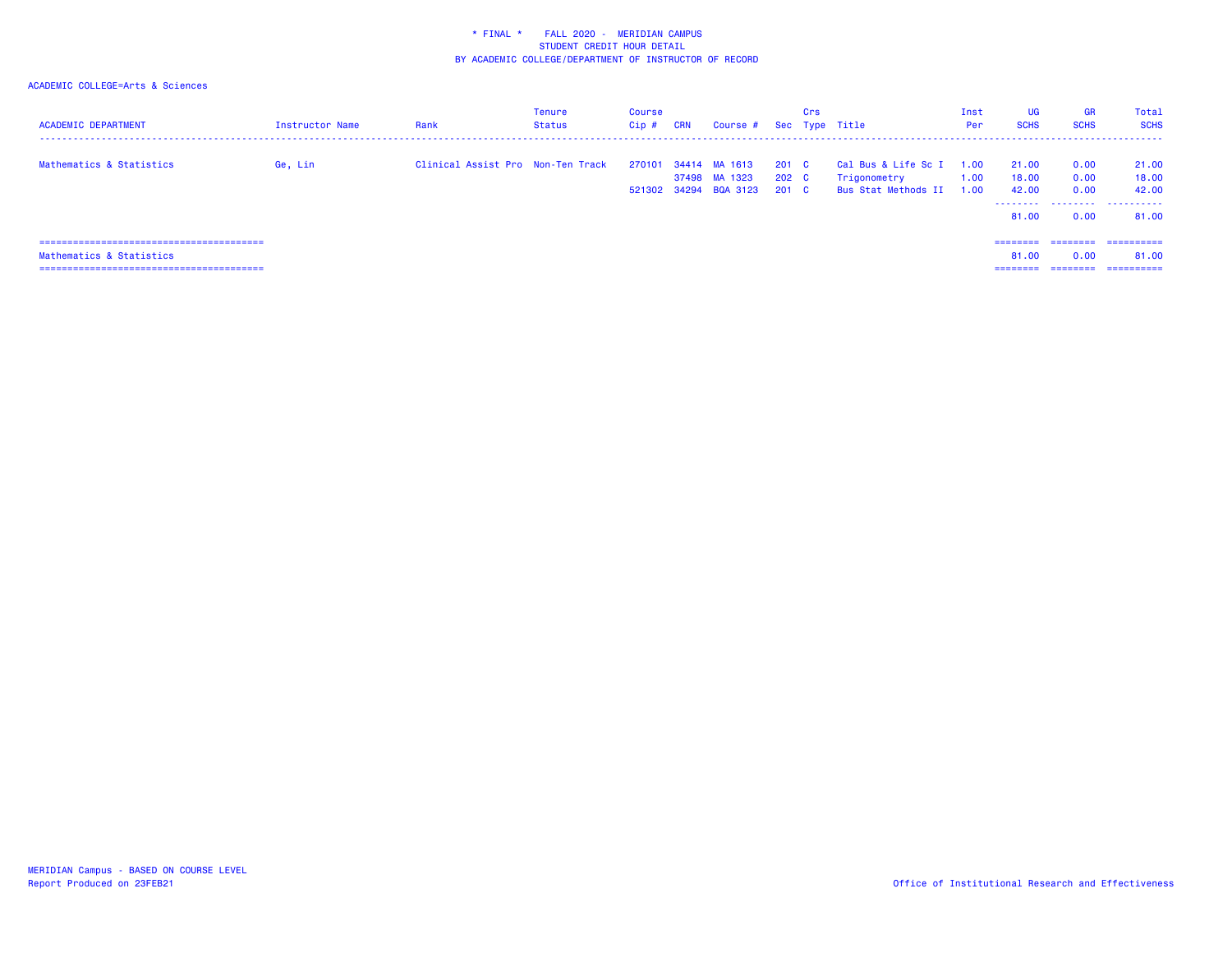| <b>ACADEMIC DEPARTMENT</b>      | <b>Instructor Name</b> | Rank       | <b>Tenure</b><br>Status | Course<br>$Cip$ # | CRN | Course # Sec Type Title                              |       | <b>Crs</b> |                                          | Inst<br>Per  | UG<br><b>SCHS</b>       | <b>GR</b><br><b>SCHS</b> | Total<br><b>SCHS</b>        |
|---------------------------------|------------------------|------------|-------------------------|-------------------|-----|------------------------------------------------------|-------|------------|------------------------------------------|--------------|-------------------------|--------------------------|-----------------------------|
| Philosophy & Religion           | Johnson, Gregory       | Instructor | Non-Ten Track           |                   |     | 380102 34440 PHI 1113 201 C<br>380103 34441 PHI 3013 | 201 C |            | Intro To Logic<br><b>Business Ethics</b> | 1.00<br>1.00 | 18.00<br>51.00<br>69.00 | 0.00<br>0.00<br>0.00     | 18.00<br>51.00<br><br>69.00 |
| :============================== |                        |            |                         |                   |     |                                                      |       |            |                                          |              | --------                | ========                 | ==========                  |
| Philosophy & Religion           |                        |            |                         |                   |     |                                                      |       |            |                                          |              | 69.00                   | 0.00                     | 69.00                       |
|                                 |                        |            |                         |                   |     |                                                      |       |            |                                          |              |                         | ========                 | =========                   |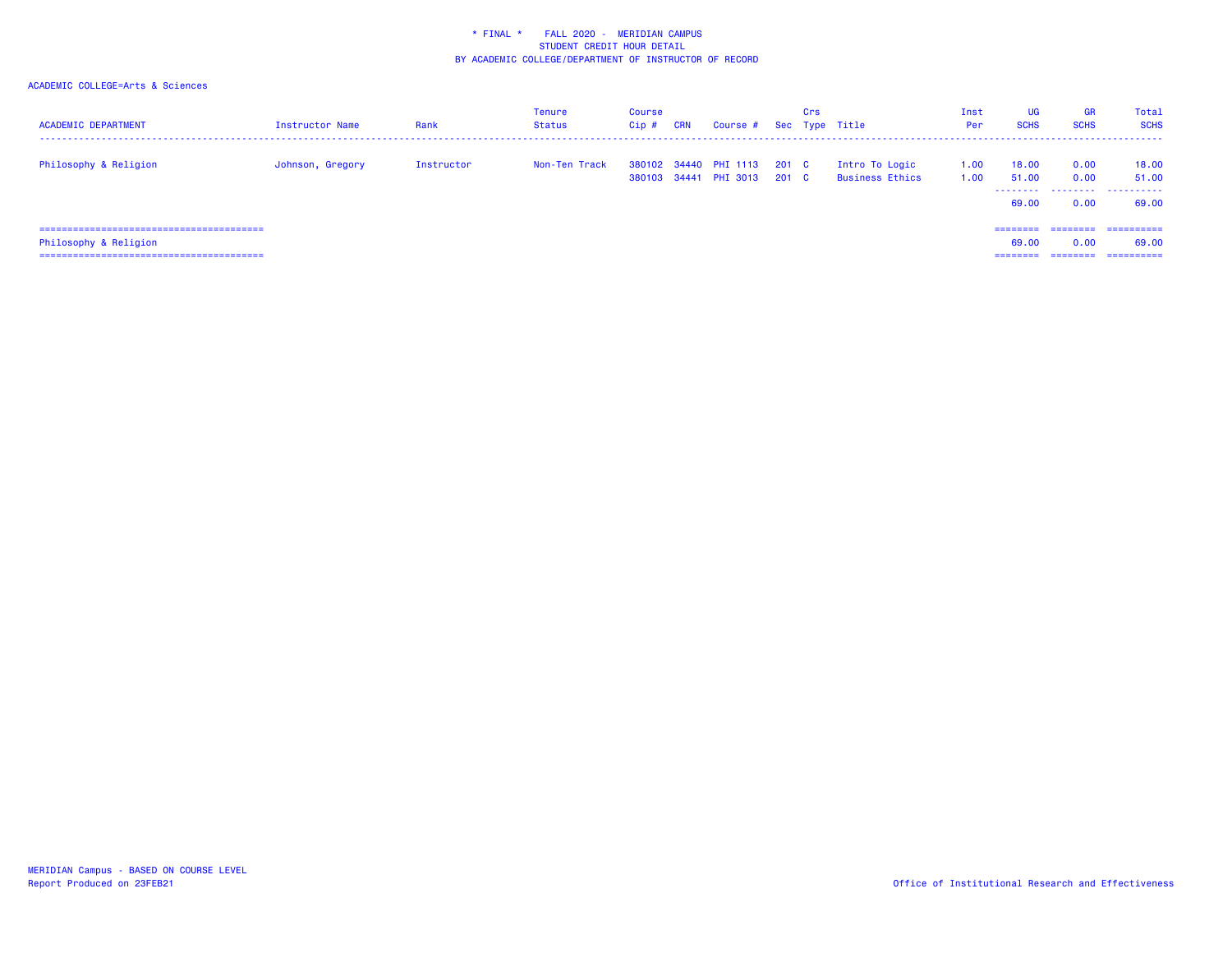| <b>ACADEMIC DEPARTMENT</b>                             | <b>Instructor Name</b> | Rank       | Tenure<br>Status | Course<br>Cip# | <b>CRN</b> | Course #             |       | Crs | Sec Type Title           | Inst<br>Per | UG<br><b>SCHS</b>             | <b>GR</b><br><b>SCHS</b> | Total<br><b>SCHS</b>              |
|--------------------------------------------------------|------------------------|------------|------------------|----------------|------------|----------------------|-------|-----|--------------------------|-------------|-------------------------------|--------------------------|-----------------------------------|
| Political Science & Public Administratio Baker, Leslie |                        | Instructor | Non-Ten Track    |                |            | 451002 34442 PS 1113 | 201 C |     | American Government 1.00 |             | 57.00<br>.<br>57.00           | 0.00<br>0.00             | 57.00<br>57.00                    |
| Political Science & Public Administratio               |                        |            |                  |                |            |                      |       |     |                          |             | --------<br>57.00<br>======== | 0.00<br>========         | ==========<br>57.00<br>========== |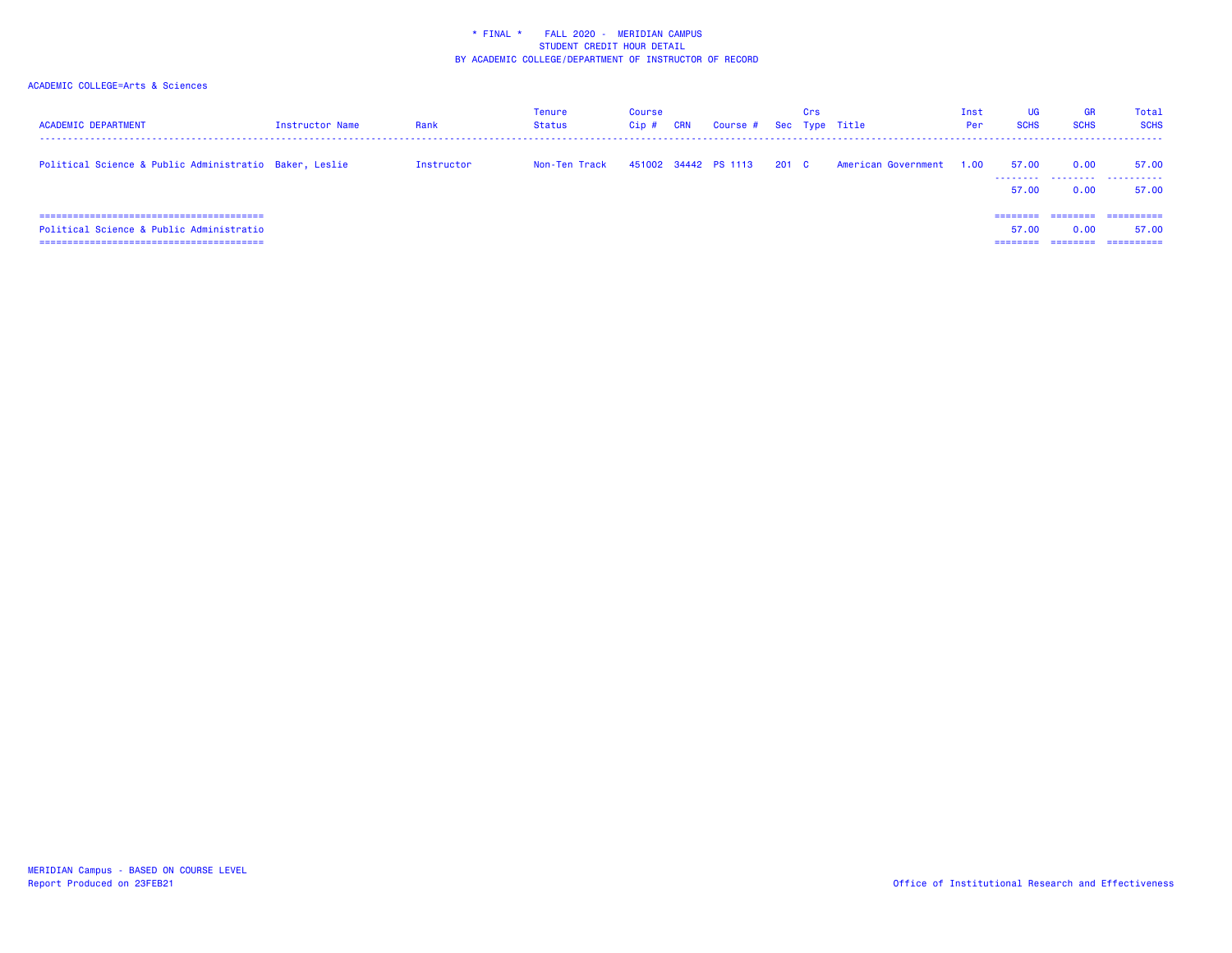| <b>ACADEMIC DEPARTMENT</b> | Instructor Name | Rank                        | <b>Tenure</b><br><b>Status</b> | <b>Course</b><br>Cip# | <b>CRN</b> | Course #        |                  | Crs | Sec Type Title            | Inst<br>Per | <b>UG</b><br><b>SCHS</b>    | <b>GR</b><br><b>SCHS</b> | Total<br><b>SCHS</b><br>------ |
|----------------------------|-----------------|-----------------------------|--------------------------------|-----------------------|------------|-----------------|------------------|-----|---------------------------|-------------|-----------------------------|--------------------------|--------------------------------|
| Psychology                 | Gier, Vicki     | Associate Professor Tenured |                                | 302501                | 34451      | <b>PSY 4813</b> | 201 <sub>c</sub> |     | Positive Psychology       | 1.00        | 54.00                       | 0.00                     | 54.00                          |
|                            |                 |                             |                                | 420101                | 36927      | <b>PSY 1021</b> | $201 \quad C$    |     | Career in Psychology      | 1.00        | 14.00                       | 0.00                     | 14.00                          |
|                            |                 |                             |                                |                       | 37421      | <b>PSY 7000</b> | $201$ I          |     | Directed Indiv Study 1.00 |             | 0.00                        | 3.00                     | 3.00                           |
|                            |                 |                             |                                | 422701                | 34447      | <b>PSY 3713</b> | $201 \quad C$    |     | Cognitive Psychology 1.00 |             | 51.00                       | 0.00                     | 51.00                          |
|                            |                 |                             |                                | 440401                |            | 34443 PSY 3073  | $201 \quad C$    |     | Psy Interper Relat        | 1.00        | 33.00                       | 0.00                     | 33,00                          |
|                            |                 |                             |                                |                       |            |                 |                  |     |                           |             | - - - - - - - - -<br>152.00 | ------<br>3.00           | .<br>155.00                    |
|                            | Shumate, James  | Lecturer                    | Non-Ten Track                  | 422708                | 34444      | <b>PSY 3104</b> | 201 B            |     | Introductory Psychol      | 1.00        | 40.00                       | 0.00                     | 40.00                          |
|                            |                 |                             |                                | 422803                | 35708      | <b>PSY 4223</b> | $201 \quad C$    |     | Drug Use And Abuse        | 1.00        | 30.00                       | 0.00                     | 30.00                          |
|                            |                 |                             |                                | 429999                |            | 35709 PSY 6223  | $201$ C          |     | Drug Use And Abuse        | 1.00        | 0.00                        | 6.00                     | 6.00                           |
|                            |                 |                             |                                |                       |            |                 |                  |     |                           |             | --------                    | ---------                | .<br>$- - -$                   |
|                            |                 |                             |                                |                       |            |                 |                  |     |                           |             | 70.00                       | 6.00                     | 76.00                          |
|                            | Wilson, Rodney  | Associate Professor Tenured |                                | 420101                | 37235      | <b>PSY 3413</b> | 202 C            |     | Human Sexual Behavio      | 1.00        | 84.00                       | 0.00                     | 84.00                          |
|                            |                 |                             |                                | 422707                | 37237      | <b>PSY 3623</b> | 202 C            |     | Social Psychology         | 1.00        | 63.00                       | 0.00                     | 63.00                          |
|                            |                 |                             |                                | 422810                |            | 37236 PSY 3503  | 202 C            |     | <b>Health Psychology</b>  | 1.00        | 72.00                       | 0.00                     | 72.00                          |
|                            |                 |                             |                                |                       |            |                 |                  |     |                           |             | --------<br>219.00          | .<br>0.00                | .<br>$\frac{1}{2}$<br>219,00   |
|                            |                 |                             |                                |                       |            |                 |                  |     |                           |             | ========                    | $=$ = = = = = = =        |                                |
| Psychology                 |                 |                             |                                |                       |            |                 |                  |     |                           |             | 441.00                      | 9.00                     | 450.00                         |
|                            |                 |                             |                                |                       |            |                 |                  |     |                           |             | ========                    |                          | ________________________       |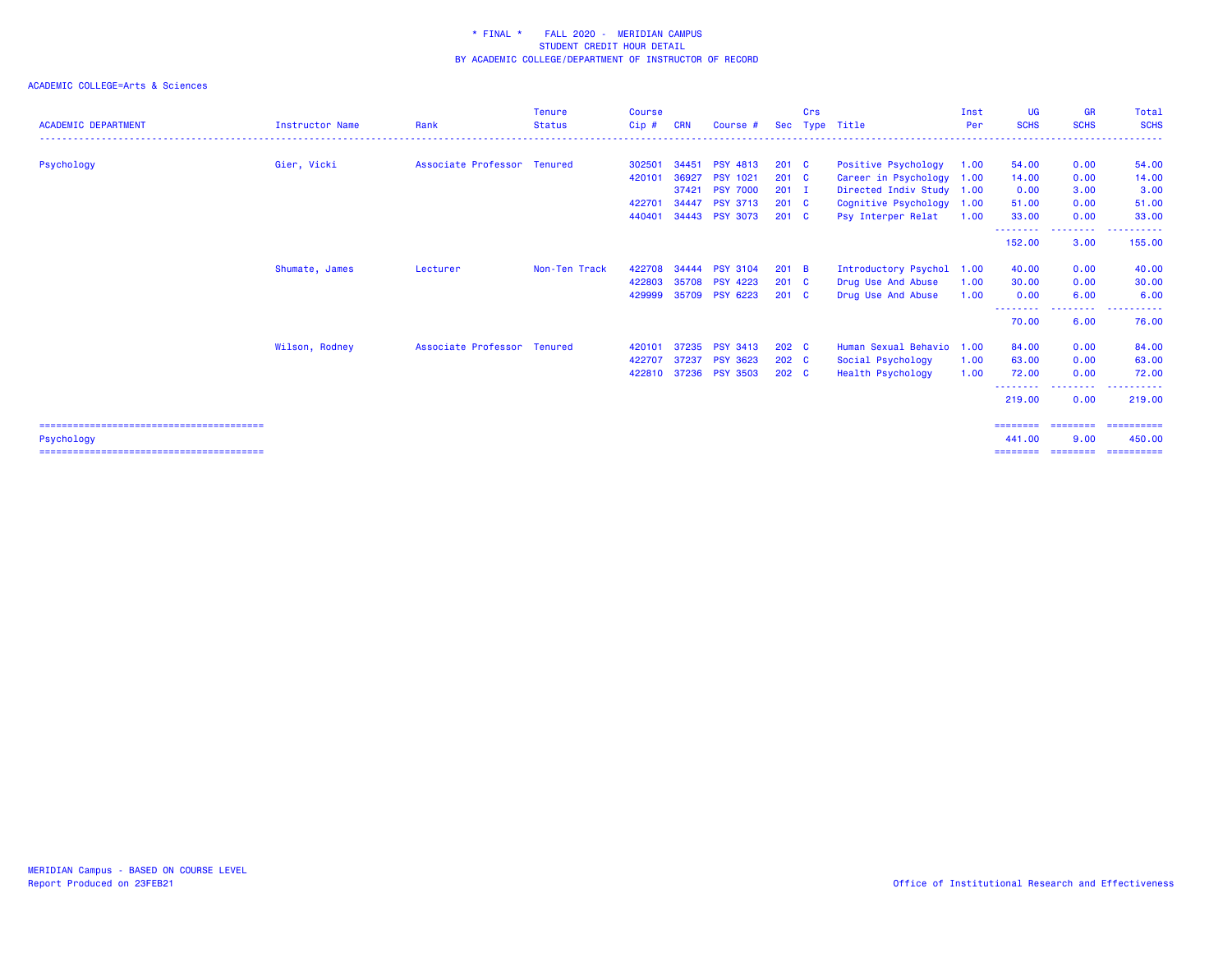|                            |                  |                               | <b>Tenure</b> | <b>Course</b> |            |                |               | Crs |                           | Inst | <b>UG</b>         | <b>GR</b>       | <b>Total</b>                |
|----------------------------|------------------|-------------------------------|---------------|---------------|------------|----------------|---------------|-----|---------------------------|------|-------------------|-----------------|-----------------------------|
| <b>ACADEMIC DEPARTMENT</b> | Instructor Name  | Rank                          | <b>Status</b> | Cip#          | <b>CRN</b> | Course #       |               |     | Sec Type Title            | Per  | <b>SCHS</b>       | <b>SCHS</b>     | <b>SCHS</b>                 |
| Sociology                  | Cook, Amanda     | Assistant Professor Ten Track |               | 440701        |            | 34475 SW 3213  | $201$ C       |     | Research Meth in SW       | 0.99 | 29.70             | 0.00            | 29.70                       |
|                            |                  |                               |               | 450401        |            | 34313 CRM 3603 | $201$ C       |     | Criminological Theor 1.00 |      | 66.00             | 0.00            | 66.00                       |
|                            |                  |                               |               | 451101        |            | 34467 SO 3603  | 201 C         |     | Criminological Theor 1.00 |      | 9.00              | 0.00            | 9.00                        |
|                            |                  |                               |               |               |            | 34468 SO 4804  | 201 B         |     | Social Research Prac 1.00 |      | 32.00             | 0.00            | 32.00                       |
|                            |                  |                               |               |               |            | 37239 SO 3213  | 202 C         |     | Intr To Social Res        | 1.00 | 27.00<br><u>.</u> | 0.00<br>.       | 27.00                       |
|                            |                  |                               |               |               |            |                |               |     |                           |      | 163.70            | 0.00            | 163.70                      |
|                            | Gatlin, Kenya    | Lecturer                      | Non-Ten Track | 440701        |            | 34471 SW 2303  | 201 C         |     | Welfare Policy I          | 1.00 | 33.00<br>.        | 0.00            | 33.00                       |
|                            |                  |                               |               |               |            |                |               |     |                           |      | 33.00             | 0.00            | 33.00                       |
|                            | Germany, Andrea  | Lecturer                      | Non-Ten Track | 440701        |            | 34476 SW 3523  | 201 C         |     | Social Work Pract II 1.00 |      | 30.00             | 0.00            | 30.00                       |
|                            |                  |                               |               |               |            |                |               |     |                           |      | .<br>30.00        | 0.00            | 30.00                       |
|                            | Guasco, Robert   | Lecturer                      | Non-Ten Track | 440701        |            | 35706 SW 4633  | 201 C         |     | Sw Health Care            | 1.00 | 15.00             | 0.00            | 15.00                       |
|                            |                  |                               |               |               |            |                |               |     |                           |      | 15.00             | 0.00            | 15.00                       |
|                            | Ladner, Tina     | Lecturer                      | Non-Ten Track | 450401        |            | 35959 CRM 2003 | $201 \quad C$ |     | Crime Justice Inequa 1.00 |      | 54.00             | 0.00            | 54.00                       |
|                            |                  |                               |               |               |            |                |               |     |                           |      | .<br>54.00        | .<br>0.00       | 54.00                       |
|                            | Savage, Angela   | Instructor                    | Non-Ten Track | 440701        |            | 34472 SW 2313  | $201$ C       |     | Int Soc Work/Soc Wel 1.00 |      | 36.00             | 0.00            | 36.00                       |
|                            |                  |                               |               |               |            | 34477 SW 3533  | 201 C         |     | Soc Work w/Commun &       | 1.00 | 30.00             | 0.00            | 30.00                       |
|                            |                  |                               |               |               |            | 34479 SW 4713  | 201 S         |     | Sen Sem Social Work       | 1.00 | 33.00<br>-------- | 0.00            | 33.00                       |
|                            |                  |                               |               |               |            |                |               |     |                           |      | 99.00             | 0.00            | 99.00                       |
|                            | Swindell, Marian | Associate Professor Tenured   |               | 440701        | 34473      | <b>SW 3003</b> | 201 C         |     | Populations At-risk       | 1.00 | 45.00             | 0.00            | 45.00                       |
|                            |                  |                               |               |               |            | 34474 SW 3013  | $201$ C       |     | Hum Beh Soc Envir I       | 1.00 | 27.00             | 0.00            | 27.00                       |
|                            |                  |                               |               |               |            | 34475 SW 3213  | 201 C         |     | Research Meth in SW       | 0.01 | 0.30<br><b></b>   | 0.00            | 0.30                        |
|                            |                  |                               |               |               |            |                |               |     |                           |      | 72.30             | 0.00            | 72.30                       |
|                            |                  |                               |               |               |            |                |               |     |                           |      | ========          | <b>Concocco</b> |                             |
| Sociology                  |                  |                               |               |               |            |                |               |     |                           |      | 467.00            | 0.00            | 467.00                      |
|                            |                  |                               |               |               |            |                |               |     |                           |      |                   |                 | ======== ======== ========= |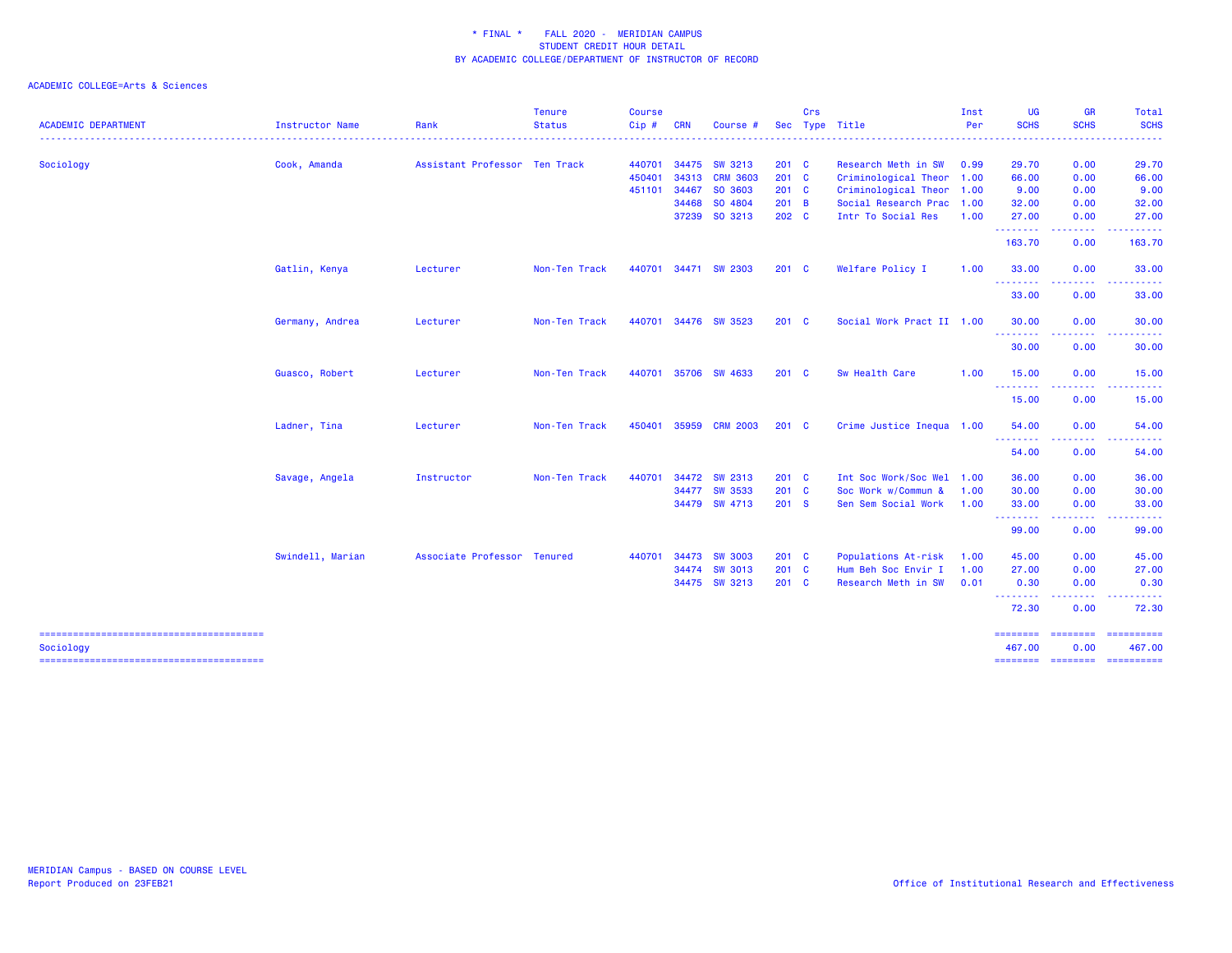| <b>ACADEMIC DEPARTMENT</b>     | <b>Instructor Name</b> | Rank                        | <b>Tenure</b><br>Status | Course<br>Cip# | <b>CRN</b> | Course # Sec Type Title                            |                         | Crs |                                                                                     | Inst<br>Per | UG<br><b>SCHS</b>                    | <b>GR</b><br><b>SCHS</b>                                                                                                                                                                                                                                                                                                                                                                                                                                                               | Total<br><b>SCHS</b>                   |
|--------------------------------|------------------------|-----------------------------|-------------------------|----------------|------------|----------------------------------------------------|-------------------------|-----|-------------------------------------------------------------------------------------|-------------|--------------------------------------|----------------------------------------------------------------------------------------------------------------------------------------------------------------------------------------------------------------------------------------------------------------------------------------------------------------------------------------------------------------------------------------------------------------------------------------------------------------------------------------|----------------------------------------|
| <b>Finance &amp; Economics</b> | Spurlin, William       | Associate Professor Tenured |                         | 520801         |            | 34386 FIN 3123<br>37338 FIN 4990<br>37339 FIN 6990 | 202 C<br>202 C<br>202 C |     | Financial Management 1.00<br>Special Topic In FIN 1.00<br>Special Topic In FIN 1.00 |             | 57.00<br>15.00<br>0.00<br>.<br>72.00 | 0.00<br>0.00<br>30.00<br>.<br>30.00                                                                                                                                                                                                                                                                                                                                                                                                                                                    | 57.00<br>15.00<br>30.00<br>.<br>102.00 |
|                                |                        |                             |                         |                |            |                                                    |                         |     |                                                                                     |             | ========                             |                                                                                                                                                                                                                                                                                                                                                                                                                                                                                        | -----------                            |
| <b>Finance &amp; Economics</b> |                        |                             |                         |                |            |                                                    |                         |     |                                                                                     |             | 72.00                                | 30.00                                                                                                                                                                                                                                                                                                                                                                                                                                                                                  | 102,00                                 |
|                                |                        |                             |                         |                |            |                                                    |                         |     |                                                                                     |             | --------                             | $\begin{array}{cccccccccc} \multicolumn{2}{c}{} & \multicolumn{2}{c}{} & \multicolumn{2}{c}{} & \multicolumn{2}{c}{} & \multicolumn{2}{c}{} & \multicolumn{2}{c}{} & \multicolumn{2}{c}{} & \multicolumn{2}{c}{} & \multicolumn{2}{c}{} & \multicolumn{2}{c}{} & \multicolumn{2}{c}{} & \multicolumn{2}{c}{} & \multicolumn{2}{c}{} & \multicolumn{2}{c}{} & \multicolumn{2}{c}{} & \multicolumn{2}{c}{} & \multicolumn{2}{c}{} & \multicolumn{2}{c}{} & \multicolumn{2}{c}{} & \mult$ | -----------                            |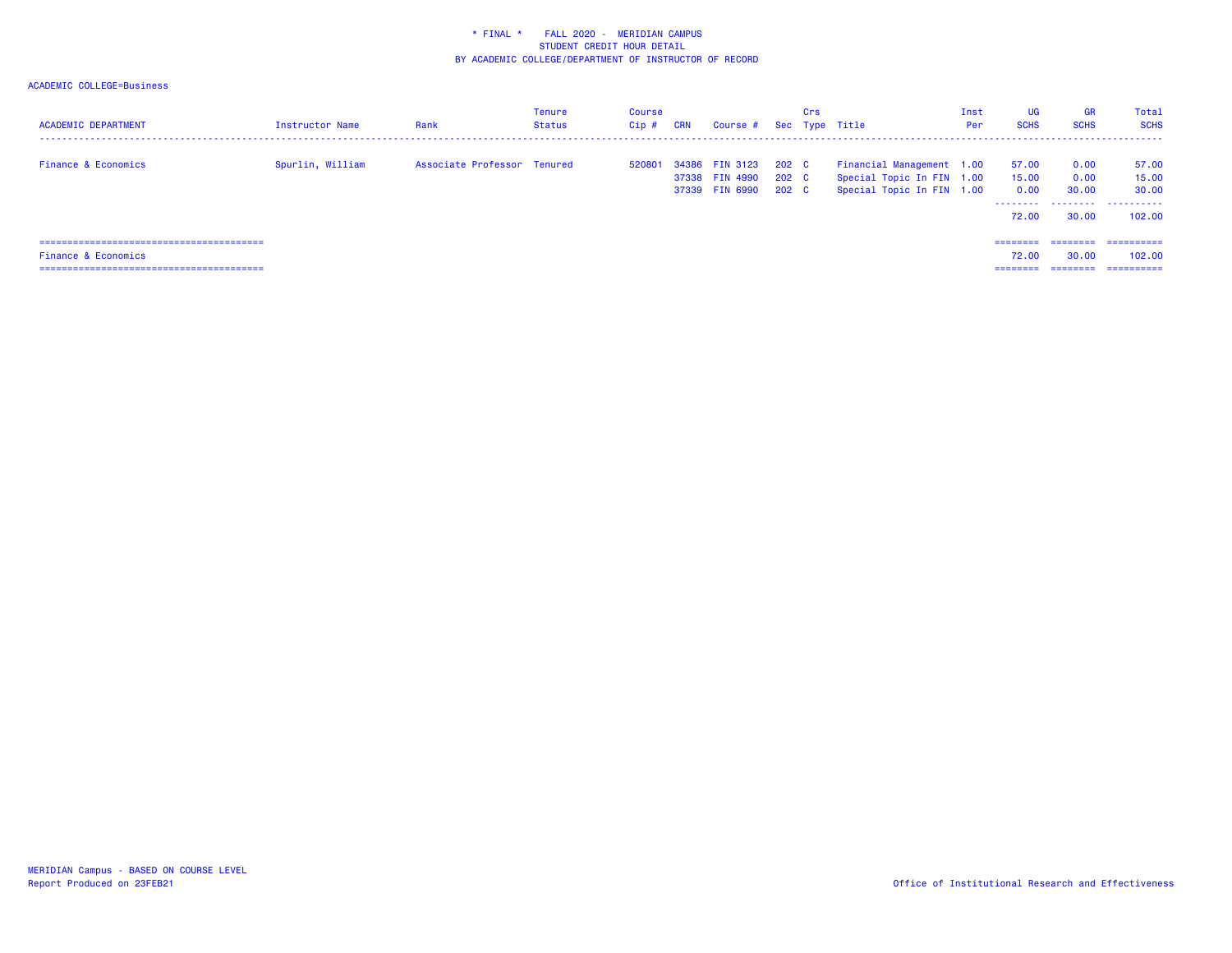| <b>ACADEMIC DEPARTMENT</b>       | Instructor Name  | Rank                              | <b>Tenure</b><br><b>Status</b> | <b>Course</b><br>Cip# | <b>CRN</b>     | Course #                           |                  | Crs | Sec Type Title                                  | Inst<br>Per | <b>UG</b><br><b>SCHS</b> | <b>GR</b><br><b>SCHS</b>    | <b>Total</b><br><b>SCHS</b>                                                                                                                                                                                                                                                                                                                                                                                                                                                            |
|----------------------------------|------------------|-----------------------------------|--------------------------------|-----------------------|----------------|------------------------------------|------------------|-----|-------------------------------------------------|-------------|--------------------------|-----------------------------|----------------------------------------------------------------------------------------------------------------------------------------------------------------------------------------------------------------------------------------------------------------------------------------------------------------------------------------------------------------------------------------------------------------------------------------------------------------------------------------|
| Management & Information Systems | Bogue, Patty     | Instructor                        | Non-Ten Track                  |                       |                | 521101 34427 MGT 4613              | 202 <sub>c</sub> |     | Cross-Cultural Mgt                              | 1.00        | 27.00                    | 0.00                        | 27.00                                                                                                                                                                                                                                                                                                                                                                                                                                                                                  |
|                                  |                  |                                   |                                |                       |                |                                    |                  |     |                                                 |             | .<br>27.00               | .<br>0.00                   | .<br>27.00                                                                                                                                                                                                                                                                                                                                                                                                                                                                             |
|                                  | Dearing, Kristi  | Non-Faculty                       | Not Applicable                 | 520201<br>521003      | 34419<br>36832 | <b>MGT 3213</b><br><b>MGT 3813</b> | 201 C<br>203 C   |     | Org Communications<br>Organizational Behav 1.00 | 1.00        | 63.00<br>33.00           | 0.00<br>0.00                | 63.00<br>33.00                                                                                                                                                                                                                                                                                                                                                                                                                                                                         |
|                                  |                  |                                   |                                |                       |                |                                    |                  |     |                                                 |             | --------<br>96.00        | -----<br>0.00               | 96.00                                                                                                                                                                                                                                                                                                                                                                                                                                                                                  |
|                                  | Goodwin, Amber   | Lecturer                          | Non-Ten Track                  | 521001                |                | 36833 MGT 3513                     | 203 C            |     | Intro Human Res Mgt                             | 1.00        | 93.00                    | 0.00                        | 93.00                                                                                                                                                                                                                                                                                                                                                                                                                                                                                  |
|                                  |                  |                                   |                                |                       |                |                                    |                  |     |                                                 |             | .<br>93.00               | 0.00                        | 93.00                                                                                                                                                                                                                                                                                                                                                                                                                                                                                  |
|                                  | Jones, Gabrielle | Non-Faculty                       | Not Applicable                 | 521201                |                | 34293 BIS 3233                     | $201$ C          |     | Management Informati 1.00                       |             | 57.00<br>. <u>.</u>      | 0.00                        | 57.00                                                                                                                                                                                                                                                                                                                                                                                                                                                                                  |
|                                  |                  |                                   |                                |                       |                |                                    |                  |     |                                                 |             | 57.00                    | 0.00                        | 57.00                                                                                                                                                                                                                                                                                                                                                                                                                                                                                  |
|                                  | Macbean, Meagan  | Lecturer                          | Non-Ten Track                  | 521501                |                | 35974 BL 4333                      | 202 C            |     | Real Estate Law                                 | 1.00        | 36.00                    | 0.00                        | 36.00                                                                                                                                                                                                                                                                                                                                                                                                                                                                                  |
|                                  |                  |                                   |                                |                       |                | 36989 BL 6333                      | 201 C            |     | Real Estate Law                                 | 1.00        | 0.00<br><u>.</u>         | 24.00<br>.                  | 24.00<br>$\frac{1}{2} \left( \frac{1}{2} \right) \left( \frac{1}{2} \right) \left( \frac{1}{2} \right) \left( \frac{1}{2} \right)$                                                                                                                                                                                                                                                                                                                                                     |
|                                  |                  |                                   |                                |                       |                |                                    |                  |     |                                                 |             | 36.00                    | 24.00                       | 60.00                                                                                                                                                                                                                                                                                                                                                                                                                                                                                  |
|                                  | McNeil, Stacey   | Clinical Assist Pro Non-Ten Track |                                | 520201                | 34428          | <b>MGT 8113</b>                    | 201 C            |     | Leadership Skills                               | 1.00        | 0.00                     | 75.00                       | 75.00                                                                                                                                                                                                                                                                                                                                                                                                                                                                                  |
|                                  |                  |                                   |                                |                       |                | 34430 MGT 8123                     | 202 C            |     | Strategic Bus Consul                            | 1.00        | 0.00<br><u>.</u>         | 15.00                       | 15.00                                                                                                                                                                                                                                                                                                                                                                                                                                                                                  |
|                                  |                  |                                   |                                |                       |                |                                    |                  |     |                                                 |             | 0.00                     | 90.00                       | 90.00                                                                                                                                                                                                                                                                                                                                                                                                                                                                                  |
|                                  | Pervez, Adam     | Assistant Professor Ten Track     |                                | 520101                | 34295          | <b>BUS 4853</b>                    | 201 C            |     | <b>Business Policy</b>                          | 1.00        | 39.00                    | 0.00                        | 39.00                                                                                                                                                                                                                                                                                                                                                                                                                                                                                  |
|                                  |                  |                                   |                                | 520201                | 34418          | <b>MGT 3113</b>                    | 202 C            |     | Principles of Manag                             | 1.00        | 87.00                    | 0.00                        | 87.00                                                                                                                                                                                                                                                                                                                                                                                                                                                                                  |
|                                  |                  |                                   |                                | 520701                |                | 36831 MGT 3323                     | 203 C            |     | Entrepreneurship                                | 1.00        | 57.00<br>.               | 0.00<br>-----               | 57.00<br>------                                                                                                                                                                                                                                                                                                                                                                                                                                                                        |
|                                  |                  |                                   |                                |                       |                |                                    |                  |     |                                                 |             | 183.00                   | 0.00                        | 183.00                                                                                                                                                                                                                                                                                                                                                                                                                                                                                 |
|                                  | Shin, Seungjae   | Professor                         | <b>Tenured</b>                 | 520203                |                | 34439 MKT 8213                     | $201$ C          |     | Supply Chain Operati 1.00                       |             | 0.00                     | 69.00                       | 69.00                                                                                                                                                                                                                                                                                                                                                                                                                                                                                  |
|                                  |                  |                                   |                                |                       |                |                                    |                  |     |                                                 |             | .<br>0.00                | .<br>69.00                  | .<br>69.00                                                                                                                                                                                                                                                                                                                                                                                                                                                                             |
|                                  | Young, Carlton   | Professor                         | <b>Tenured</b>                 | 510701                |                | 34393 HCA 3313                     | 201 C            |     | <b>Healthcare Systems</b>                       | 1.00        | 51.00                    | 0.00                        | 51.00                                                                                                                                                                                                                                                                                                                                                                                                                                                                                  |
|                                  |                  |                                   |                                |                       |                | 34394 HCA 3813                     | $201$ C          |     | Healthcare Regulatio 1.00                       |             | 54.00<br>.               | 0.00                        | 54.00                                                                                                                                                                                                                                                                                                                                                                                                                                                                                  |
|                                  |                  |                                   |                                |                       |                |                                    |                  |     |                                                 |             | 105.00                   | 0.00                        | 105.00                                                                                                                                                                                                                                                                                                                                                                                                                                                                                 |
| Management & Information Systems |                  |                                   |                                |                       |                |                                    |                  |     |                                                 |             | ========<br>597.00       | $=$ = = = = = = =<br>183.00 | ==========<br>780.00                                                                                                                                                                                                                                                                                                                                                                                                                                                                   |
|                                  |                  |                                   |                                |                       |                |                                    |                  |     |                                                 |             | <b>EEEEEEEE</b>          | <b>SESSEESS</b>             | $\begin{array}{cccccccccc} \multicolumn{2}{c}{} & \multicolumn{2}{c}{} & \multicolumn{2}{c}{} & \multicolumn{2}{c}{} & \multicolumn{2}{c}{} & \multicolumn{2}{c}{} & \multicolumn{2}{c}{} & \multicolumn{2}{c}{} & \multicolumn{2}{c}{} & \multicolumn{2}{c}{} & \multicolumn{2}{c}{} & \multicolumn{2}{c}{} & \multicolumn{2}{c}{} & \multicolumn{2}{c}{} & \multicolumn{2}{c}{} & \multicolumn{2}{c}{} & \multicolumn{2}{c}{} & \multicolumn{2}{c}{} & \multicolumn{2}{c}{} & \mult$ |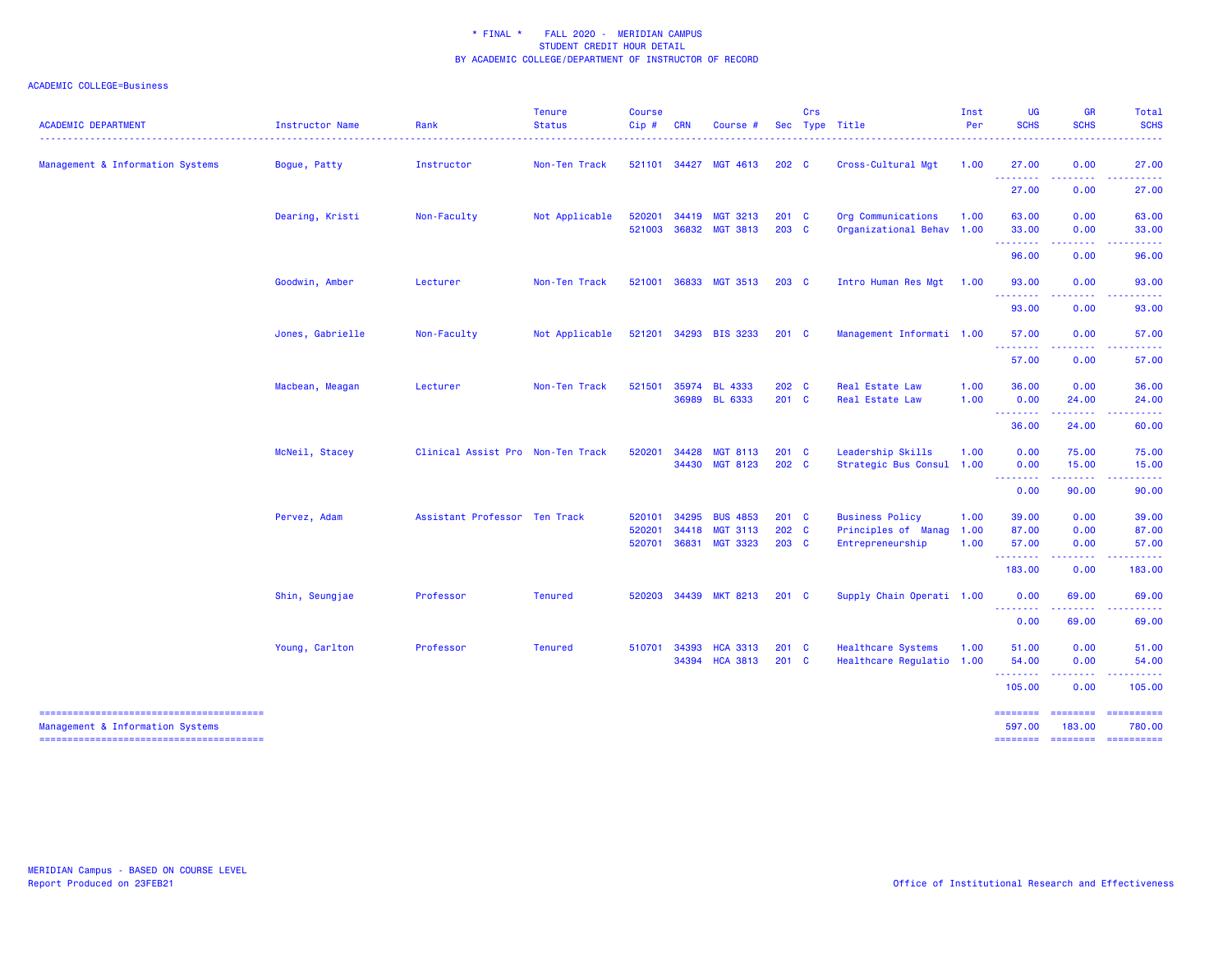| <b>ACADEMIC DEPARTMENT</b>                             | <b>Instructor Name</b> | Rank                        | <b>Tenure</b><br><b>Status</b> | <b>Course</b><br>Cip# | <b>CRN</b> | Course #                           |                           | Crs | Sec Type Title                                         | Inst<br>Per | <b>UG</b><br><b>SCHS</b>             | <b>GR</b><br><b>SCHS</b> | Total<br><b>SCHS</b>                |
|--------------------------------------------------------|------------------------|-----------------------------|--------------------------------|-----------------------|------------|------------------------------------|---------------------------|-----|--------------------------------------------------------|-------------|--------------------------------------|--------------------------|-------------------------------------|
| Marketing, Quantitative Analysis & Busin Hill, William |                        | Professor                   | <b>Tenured</b>                 | 510701                | 34395      | <b>HCA 4443</b>                    | 201 E                     |     | Healthcare Internshi 1.00                              |             | 6.00                                 | 0.00                     | 6.00                                |
|                                                        |                        |                             |                                | 521401<br>521403      | 34433      | <b>MKT 3513</b><br>37198 MKT 3323  | 201 E<br>202 <sub>c</sub> |     | Marketing Internship 1.00<br>International Logist 1.00 |             | 3.00<br>138.00                       | 0.00<br>0.00             | 3.00<br>138.00                      |
|                                                        |                        |                             |                                |                       |            |                                    |                           |     |                                                        |             | - - - - - - - - <b>-</b><br>147.00   | ---------<br>0.00        | . <b>.</b><br>147.00                |
|                                                        | Pompelia, Anthony      | Lecturer                    | Non-Ten Track                  | 521401                | 34434      | <b>MKT 4113</b>                    | 201 C                     |     | Personal Selling                                       | 1.00        | 24.00                                | 0.00                     | 24.00                               |
|                                                        |                        |                             |                                |                       | 36994      | <b>MKT 4123</b>                    | $201 \quad C$             |     | Advertising                                            | 1.00        | 18.00                                | 0.00<br>.                | 18.00                               |
|                                                        | Qu, Yingge             | Associate Professor Tenured |                                | 521401                | 34432      | <b>MKT 3013</b>                    | 202 C                     |     | Principles Of Mkt                                      | 1.00        | 42.00<br>60.00                       | 0.00<br>0.00             | 42.00<br>60.00                      |
|                                                        |                        |                             |                                |                       | 34436      | <b>MKT 4413</b><br><b>MKT 4613</b> | 202 C                     |     | Consumer Behavior                                      | 1.00        | 27.00                                | 0.00                     | 27.00<br>24,00                      |
|                                                        |                        |                             |                                | 521499                | 36830      |                                    | $203 \quad C$             |     | Services Marketing                                     | 1.00        | 24,00<br>- - - - - - - - -<br>111.00 | 0.00<br>0.00             | 111.00                              |
|                                                        | Radcliff, Derron       | Lecturer                    | Non-Ten Track                  | 521401                | 36851      | <b>MKT 4513</b>                    | $203 \quad C$             |     | Resort-Convention Mk 1.00                              |             | 18.00                                | 0.00                     | 18.00                               |
|                                                        |                        |                             |                                |                       |            |                                    |                           |     |                                                        |             | --------<br>18.00                    | .<br>0.00                | 18.00                               |
|                                                        |                        |                             |                                |                       |            |                                    |                           |     |                                                        |             | ========= ========                   |                          |                                     |
| Marketing, Quantitative Analysis & Busin               |                        |                             |                                |                       |            |                                    |                           |     |                                                        |             | 318,00<br>========                   | 0.00<br>---------        | ==========<br>318,00<br>----------- |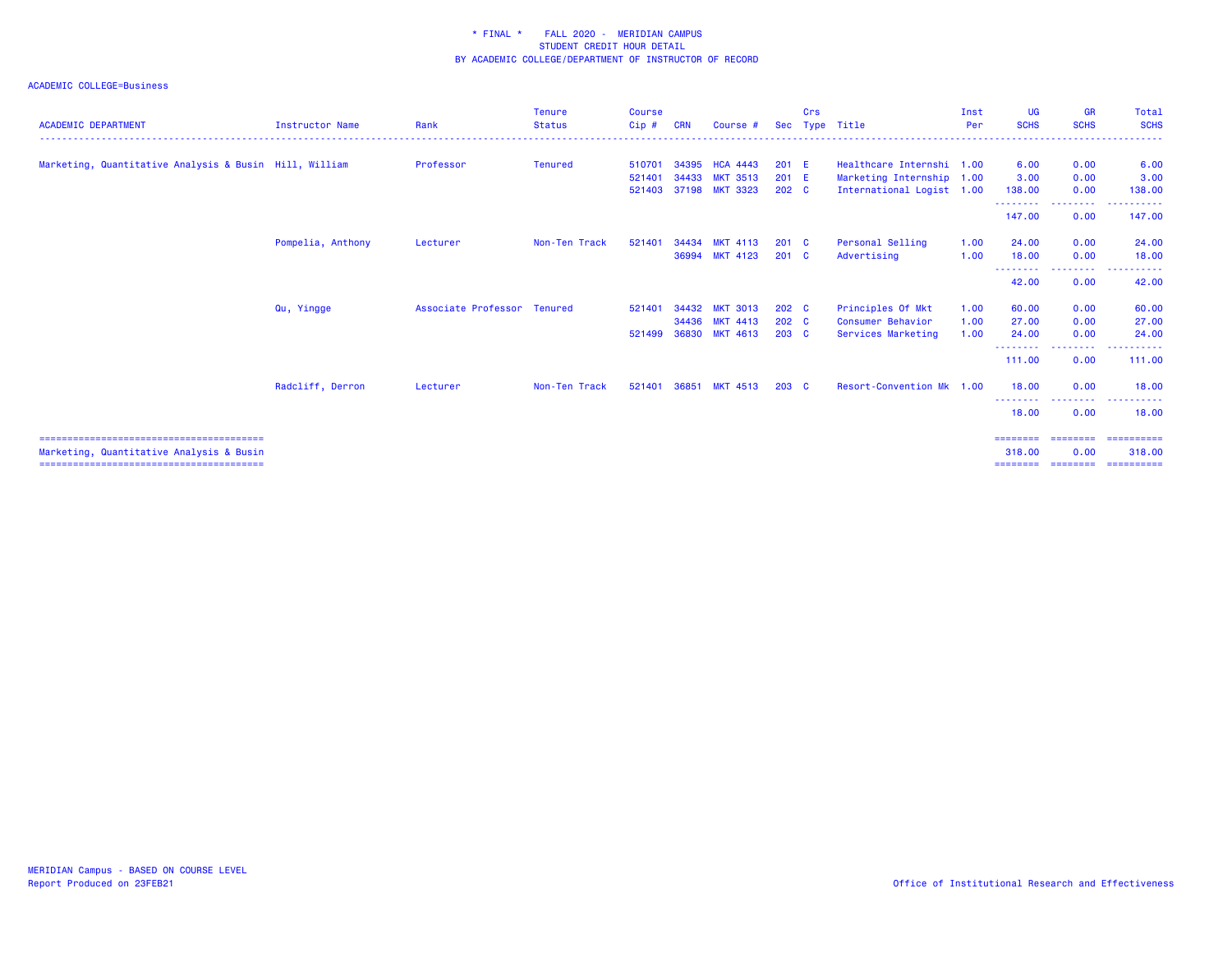| <b>ACADEMIC DEPARTMENT</b> | Instructor Name | Rank                        | <b>Tenure</b><br><b>Status</b> | <b>Course</b><br>$Cip$ # | <b>CRN</b> | Course # Sec Type Title |               | Crs |                    | Inst<br>Per | <b>UG</b><br><b>SCHS</b> | <b>GR</b><br><b>SCHS</b> | Total<br><b>SCHS</b><br>. |
|----------------------------|-----------------|-----------------------------|--------------------------------|--------------------------|------------|-------------------------|---------------|-----|--------------------|-------------|--------------------------|--------------------------|---------------------------|
| School of Accountancy      | Ennis, Kevin    | Professor                   | Tenured                        | 520301                   |            | 34286 ACC 3013          | $201 \quad C$ |     | Cost Accounting    | 1.00        | 24.00                    | 0.00                     | 24.00                     |
|                            |                 |                             |                                |                          |            | 34289 ACC 4033          | $201 \quad C$ |     | Auditing           | 1.00        | 9.00                     | 0.00                     | 9.00                      |
|                            |                 |                             |                                |                          |            |                         |               |     |                    |             |                          |                          |                           |
|                            |                 |                             |                                | 521601                   |            | 34290 ACC 4063          | $201 \quad C$ |     | Income Tax II      | 1.00        | 27.00<br>--------        | 0.00<br>.                | 27.00<br>.                |
|                            |                 |                             |                                |                          |            |                         |               |     |                    |             | 60.00                    | 0.00                     | 60.00                     |
|                            | Faello, Joseph  | Associate Professor Tenured |                                |                          |            | 520301 34285 ACC 3003   | $201$ C       |     | Acct Systems I     | 1.00        | 27.00                    | 0.00                     | 27.00                     |
|                            |                 |                             |                                |                          |            | 34287 ACC 3023          | $201 \quad C$ |     | Intermediate Acc I | 1.00        | 18.00                    | 0.00                     | 18.00                     |
|                            |                 |                             |                                |                          |            |                         |               |     |                    |             | --------                 | .                        | .<br>------               |
|                            |                 |                             |                                |                          |            |                         |               |     |                    |             | 45.00                    | 0.00                     | 45.00                     |
|                            |                 |                             |                                |                          |            |                         |               |     |                    |             | ========                 | ========                 | -----------               |
| School of Accountancy      |                 |                             |                                |                          |            |                         |               |     |                    |             | 105,00                   | 0.00                     | 105,00                    |
|                            |                 |                             |                                |                          |            |                         |               |     |                    |             |                          |                          |                           |
|                            |                 |                             |                                |                          |            |                         |               |     |                    |             | ========                 | ========                 | ==========                |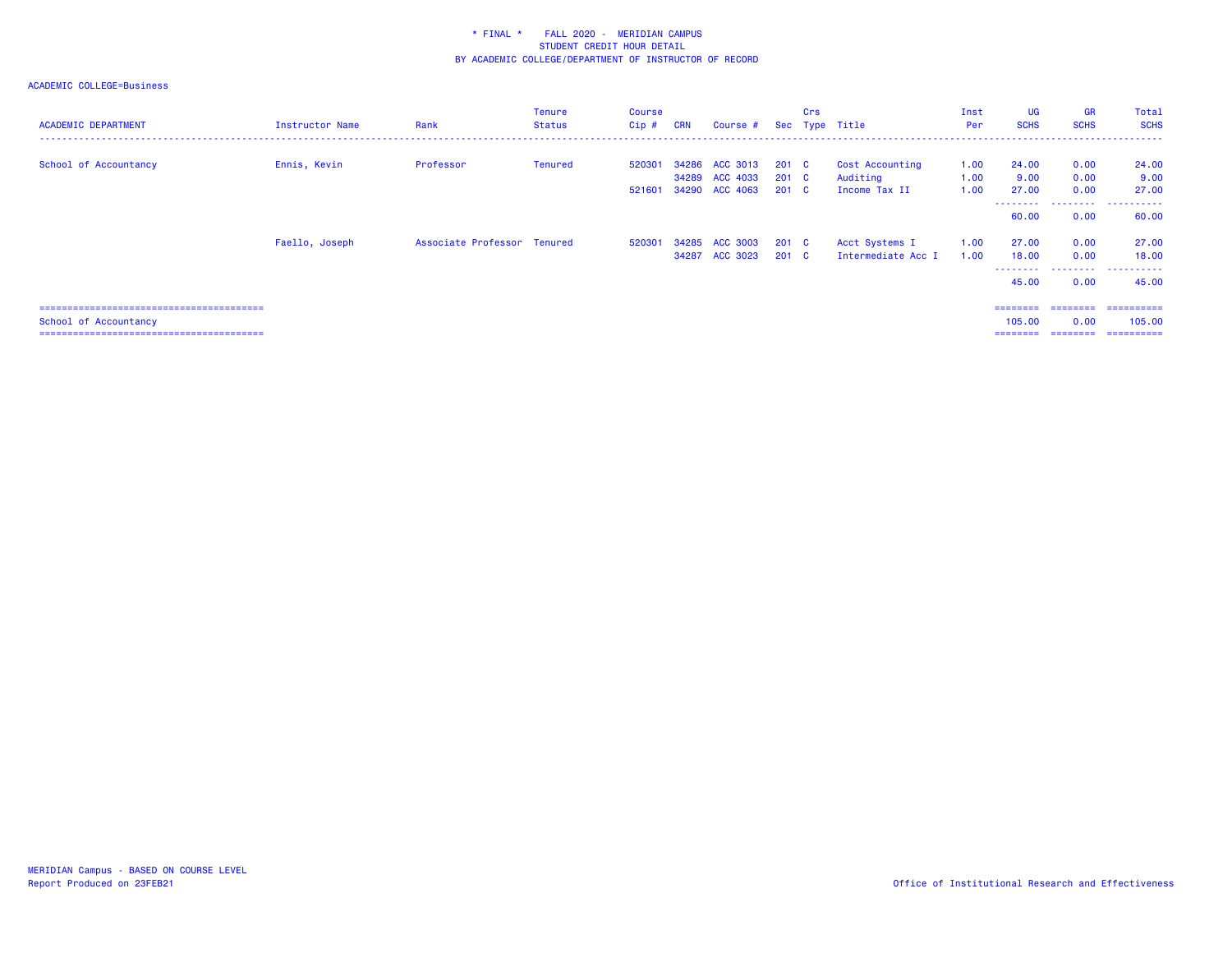| <b>ACADEMIC DEPARTMENT</b>              | Instructor Name   | Rank                              | <b>Tenure</b><br><b>Status</b> | <b>Course</b><br>Cip# | <b>CRN</b> | Course #        | Sec           | Crs | Type Title                | Inst<br>Per | <b>UG</b><br><b>SCHS</b> | <b>GR</b><br><b>SCHS</b><br>$\frac{1}{2} \left( \frac{1}{2} \right) \left( \frac{1}{2} \right) \left( \frac{1}{2} \right) \left( \frac{1}{2} \right)$          | Total<br><b>SCHS</b><br>$\frac{1}{2} \left( \frac{1}{2} \right) \left( \frac{1}{2} \right) \left( \frac{1}{2} \right) \left( \frac{1}{2} \right)$                                                                                                                                                                                                                                                                                                                                                |
|-----------------------------------------|-------------------|-----------------------------------|--------------------------------|-----------------------|------------|-----------------|---------------|-----|---------------------------|-------------|--------------------------|----------------------------------------------------------------------------------------------------------------------------------------------------------------|--------------------------------------------------------------------------------------------------------------------------------------------------------------------------------------------------------------------------------------------------------------------------------------------------------------------------------------------------------------------------------------------------------------------------------------------------------------------------------------------------|
| Counseling, Educational Psychology, and | Henington, Carlen | Professor                         | <b>Tenured</b>                 | 231303                | 37203      | EPY 3513        | 202 C         |     | Behavioral Sci Writi 1.00 |             | 9.00                     | 0.00                                                                                                                                                           | 9.00                                                                                                                                                                                                                                                                                                                                                                                                                                                                                             |
|                                         |                   |                                   |                                | 422806                |            | 37202 EPY 3503  | $202 \quad C$ |     | Principles of Ed Psy 1.00 |             | 24.00<br>.               | 0.00<br>.                                                                                                                                                      | 24.00                                                                                                                                                                                                                                                                                                                                                                                                                                                                                            |
|                                         |                   |                                   |                                |                       |            |                 |               |     |                           |             | 33.00                    | 0.00                                                                                                                                                           | 33.00                                                                                                                                                                                                                                                                                                                                                                                                                                                                                            |
|                                         | Nalls, Tommy      | Lecturer                          | Non-Ten Track                  | 130301                | 37161      | <b>EDS 6403</b> | $201$ C       |     | Eval in Sec Schools       | 1.00        | 0.00                     | 54.00                                                                                                                                                          | 54.00                                                                                                                                                                                                                                                                                                                                                                                                                                                                                            |
|                                         |                   |                                   |                                |                       | 37433      | <b>EDS 6403</b> | 202 C         |     | Eval in Sec Schools       | 1.00        | 0.00<br>.                | 51.00<br>.                                                                                                                                                     | 51.00                                                                                                                                                                                                                                                                                                                                                                                                                                                                                            |
|                                         |                   |                                   |                                |                       |            |                 |               |     |                           |             | 0.00                     | 105.00                                                                                                                                                         | 105.00                                                                                                                                                                                                                                                                                                                                                                                                                                                                                           |
|                                         | Suddeath, Eric    | Assistant Professor               | Ten Track                      | 131101                | 37162      | <b>COE 8203</b> | 202 C         |     | Place & Career Dev        | 1.00        | 0.00                     | 42.00                                                                                                                                                          | 42.00                                                                                                                                                                                                                                                                                                                                                                                                                                                                                            |
|                                         |                   |                                   |                                | 422803                | 34302      | <b>COE 8023</b> | 202 C         |     | Counseling Theory         | 1.00        | 0.00                     | 75.00                                                                                                                                                          | 75.00                                                                                                                                                                                                                                                                                                                                                                                                                                                                                            |
|                                         |                   |                                   |                                |                       | 37263      | <b>COE 7000</b> | $201$ I       |     | Directed Indiv Study 1.00 |             | 0.00                     | 3.00                                                                                                                                                           | 3.00                                                                                                                                                                                                                                                                                                                                                                                                                                                                                             |
|                                         |                   |                                   |                                |                       |            | 37278 COE 7000  | $204$ I       |     | Directed Indiv Study 1.00 |             | 0.00                     | 3.00                                                                                                                                                           | 3.00                                                                                                                                                                                                                                                                                                                                                                                                                                                                                             |
|                                         |                   |                                   |                                |                       |            |                 |               |     |                           |             | 0.00                     | $\frac{1}{2} \left( \frac{1}{2} \right) \left( \frac{1}{2} \right) \left( \frac{1}{2} \right) \left( \frac{1}{2} \right) \left( \frac{1}{2} \right)$<br>123.00 | 123.00                                                                                                                                                                                                                                                                                                                                                                                                                                                                                           |
|                                         | Windham, Melissa  | Clinical Assist Pro Non-Ten Track |                                | 131101                | 34310      | <b>COE 8903</b> | $201$ C       |     | School Couns Service 1.00 |             | 0.00                     | 27.00                                                                                                                                                          | 27.00                                                                                                                                                                                                                                                                                                                                                                                                                                                                                            |
|                                         |                   |                                   |                                | 231302                | 35976      | <b>EDF 3413</b> | 202 C         |     | Writing For Thinking 1.00 |             | 27.00                    | 0.00                                                                                                                                                           | 27.00                                                                                                                                                                                                                                                                                                                                                                                                                                                                                            |
|                                         |                   |                                   |                                | 422803                |            | 34303 COE 8053  | 201 E         |     | Practicum                 | 1.00        | 0.00                     | 30.00                                                                                                                                                          | 30.00                                                                                                                                                                                                                                                                                                                                                                                                                                                                                            |
|                                         |                   |                                   |                                |                       |            | 37173 COE 8750  | 201 E         |     | Internship                | 1.00        | 0.00                     | 6.00                                                                                                                                                           | 6.00                                                                                                                                                                                                                                                                                                                                                                                                                                                                                             |
|                                         |                   |                                   |                                |                       | 37201      | <b>COE 8150</b> | 202 E         |     | Aca Yr Field Exp I-P 1.00 |             | 0.00                     | 18.00                                                                                                                                                          | 18.00                                                                                                                                                                                                                                                                                                                                                                                                                                                                                            |
|                                         |                   |                                   |                                |                       |            |                 |               |     |                           |             | <u>.</u><br>27.00        | .<br>81.00                                                                                                                                                     | $\frac{1}{2} \left( \frac{1}{2} \right) \left( \frac{1}{2} \right) \left( \frac{1}{2} \right) \left( \frac{1}{2} \right) \left( \frac{1}{2} \right)$<br>108.00                                                                                                                                                                                                                                                                                                                                   |
|                                         | Wozny, Darren     | Professor                         | <b>Tenured</b>                 | 422703                | 37199      | COE 6903        | 202 C         |     | Dev Coun/Men Health       | 1.00        | 0.00                     | 45.00                                                                                                                                                          | 45.00                                                                                                                                                                                                                                                                                                                                                                                                                                                                                            |
|                                         |                   |                                   |                                |                       | 37625      | COE 6903        | $203$ C       |     | Dev Coun/Men Health       | 1.00        | 0.00                     | 54.00                                                                                                                                                          | 54.00                                                                                                                                                                                                                                                                                                                                                                                                                                                                                            |
|                                         |                   |                                   |                                | 422803                | 37200      | <b>COE 8063</b> | 202 C         |     | Res Tech For Counsel 1.00 |             | 0.00                     | 39.00                                                                                                                                                          | 39.00                                                                                                                                                                                                                                                                                                                                                                                                                                                                                            |
|                                         |                   |                                   |                                |                       |            |                 |               |     |                           |             | - - - - - - - -<br>0.00  | ------<br>138.00                                                                                                                                               | 138.00                                                                                                                                                                                                                                                                                                                                                                                                                                                                                           |
| Counseling, Educational Psychology, and |                   |                                   |                                |                       |            |                 |               |     |                           |             | 60.00                    | --------<br>447.00                                                                                                                                             | $\begin{array}{cccccccccc} \multicolumn{2}{c}{} & \multicolumn{2}{c}{} & \multicolumn{2}{c}{} & \multicolumn{2}{c}{} & \multicolumn{2}{c}{} & \multicolumn{2}{c}{} & \multicolumn{2}{c}{} & \multicolumn{2}{c}{} & \multicolumn{2}{c}{} & \multicolumn{2}{c}{} & \multicolumn{2}{c}{} & \multicolumn{2}{c}{} & \multicolumn{2}{c}{} & \multicolumn{2}{c}{} & \multicolumn{2}{c}{} & \multicolumn{2}{c}{} & \multicolumn{2}{c}{} & \multicolumn{2}{c}{} & \multicolumn{2}{c}{} & \mult$<br>507.00 |
|                                         |                   |                                   |                                |                       |            |                 |               |     |                           |             | $=$ = = = = = = = $=$    | <b>ESSESSE</b>                                                                                                                                                 | ==========                                                                                                                                                                                                                                                                                                                                                                                                                                                                                       |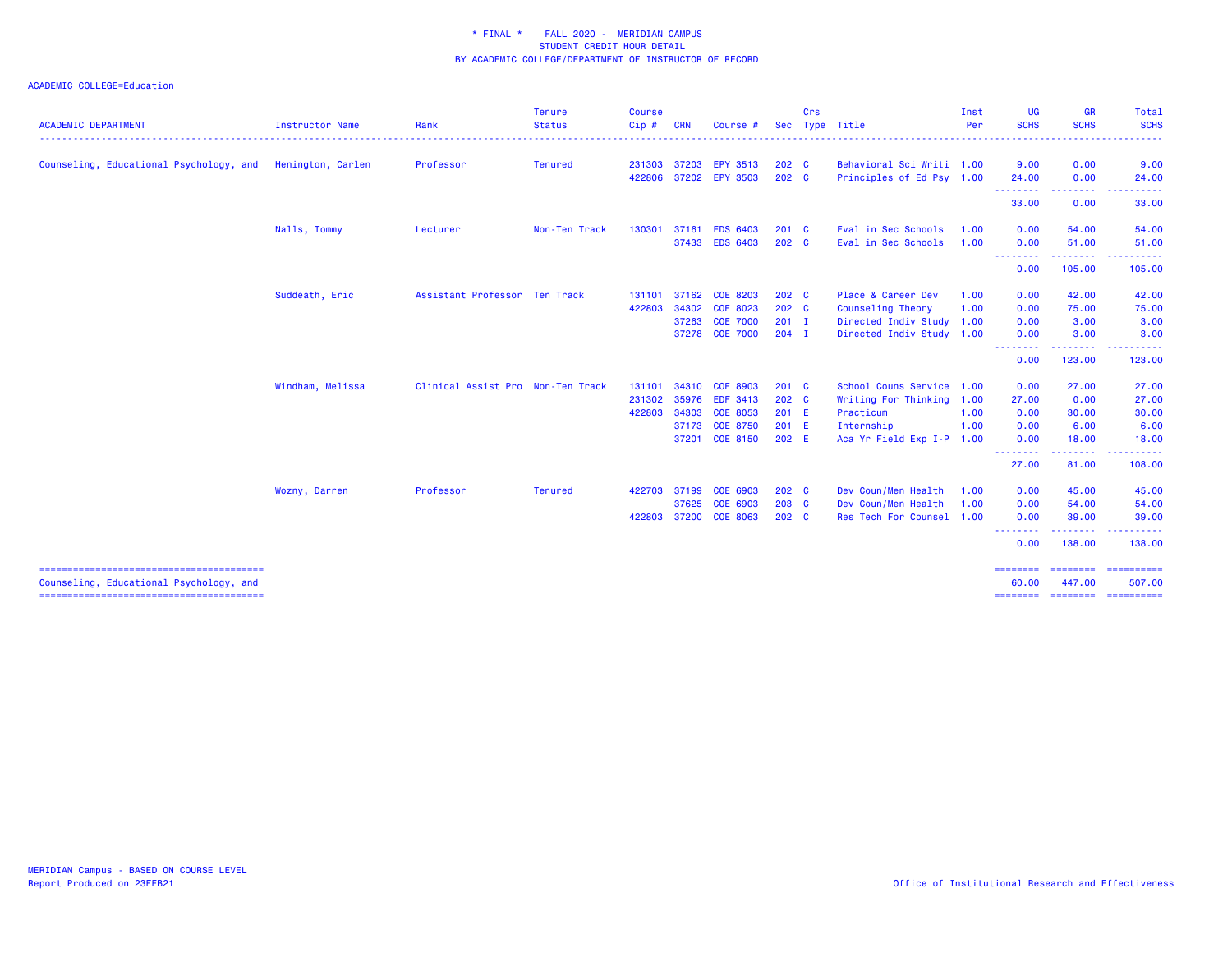| <b>ACADEMIC DEPARTMENT</b>                            | Instructor Name  | Rank                              | <b>Tenure</b><br><b>Status</b> | <b>Course</b><br>Cip# | <b>CRN</b> | Course #                           |                        | Crs          | Sec Type Title                                         | Inst<br>Per | UG<br><b>SCHS</b> | <b>GR</b><br><b>SCHS</b>                   | Total<br><b>SCHS</b>                                                                                                                                           |
|-------------------------------------------------------|------------------|-----------------------------------|--------------------------------|-----------------------|------------|------------------------------------|------------------------|--------------|--------------------------------------------------------|-------------|-------------------|--------------------------------------------|----------------------------------------------------------------------------------------------------------------------------------------------------------------|
| Curriculum, Instruction & Special Educat Bogan, Kevin |                  | Lecturer                          | Non-Ten Track                  | 131318                |            | 34346 EDS 4643                     | $201 \quad C$          |              | Method Teach Soc Stu 1.00                              |             | 9.00<br>.         | 0.00<br>$\sim$ $\sim$ $\sim$               | 9.00                                                                                                                                                           |
|                                                       |                  |                                   |                                |                       |            |                                    |                        |              |                                                        |             | 9.00              | 0.00                                       | 9.00                                                                                                                                                           |
|                                                       | Cormack, Michael | Lecturer                          | Non-Ten Track                  | 131315                | 34457      | <b>RDG 3113</b><br>34459 RDG 3123  | 202 C<br>202 C         |              | Early Literacy Instr 1.00<br>Early Lit Instruct I 1.00 |             | 51.00<br>51.00    | 0.00<br>0.00                               | 51.00<br>51.00                                                                                                                                                 |
|                                                       |                  |                                   |                                |                       |            |                                    |                        |              |                                                        |             | .<br>102.00       | .<br>0.00                                  | $\frac{1}{2} \left( \frac{1}{2} \right) \left( \frac{1}{2} \right) \left( \frac{1}{2} \right) \left( \frac{1}{2} \right) \left( \frac{1}{2} \right)$<br>102.00 |
|                                                       | Crum, Karen      | Lecturer                          | Non-Ten Track                  | 131202                | 34318      | <b>EDE 3343</b>                    | 201 C                  |              | Teach Adoles Lit                                       | 1.00        | 36.00             | 0.00                                       | 36.00                                                                                                                                                          |
|                                                       |                  |                                   |                                | 131305<br>131315      | 34463      | <b>RDG 4133</b><br>34460 RDG 3513  | 202 C<br>$201 \quad C$ |              | Integrat Literacy In 1.00<br>Rdg Strag Second Sch 1.00 |             | 48.00<br>30.00    | 0.00<br>0.00                               | 48.00<br>30.00                                                                                                                                                 |
|                                                       |                  |                                   |                                |                       |            |                                    |                        |              |                                                        |             | .<br>114.00       | .<br>0.00                                  | $\frac{1}{2} \left( \frac{1}{2} \right) \left( \frac{1}{2} \right) \left( \frac{1}{2} \right) \left( \frac{1}{2} \right) \left( \frac{1}{2} \right)$<br>114.00 |
|                                                       | Davidson, Sandy  | Lecturer                          | Non-Ten Track                  | 131202                | 36021      | <b>EDE 8623</b>                    | 201                    | <b>C</b>     | Content Lit and Disc 1.00                              |             | 0.00              | 30.00                                      | 30.00                                                                                                                                                          |
|                                                       |                  |                                   |                                | 131315 37577          | 37578      | <b>RDG 3113</b><br><b>RDG 3123</b> | 203<br>203 C           | $\mathbf{C}$ | Early Literacy Instr 1.00<br>Early Lit Instruct I 1.00 |             | 48.00<br>45.00    | 0.00<br>0.00                               | 48.00<br>45.00                                                                                                                                                 |
|                                                       |                  |                                   |                                |                       |            |                                    |                        |              |                                                        |             | .<br>93.00        | .<br>30.00                                 | $\frac{1}{2} \left( \frac{1}{2} \right) \left( \frac{1}{2} \right) \left( \frac{1}{2} \right) \left( \frac{1}{2} \right) \left( \frac{1}{2} \right)$<br>123.00 |
|                                                       | Hanna, Tania     | Clinical Assist Pro Non-Ten Track |                                | 131305                | 34462      | <b>RDG 4133</b>                    | 201 C                  |              | Integrat Literacy In 1.00                              |             | 51.00             | 0.00                                       | 51.00                                                                                                                                                          |
|                                                       |                  |                                   |                                | 131315                | 34456      | <b>RDG 3113</b>                    | 201 C                  |              | Early Literacy Instr 1.00                              |             | 57.00             | 0.00                                       | 57.00                                                                                                                                                          |
|                                                       |                  |                                   |                                |                       | 34458      | <b>RDG 3123</b>                    | 201                    | C            | Early Lit Instruct I 1.00                              |             | 57.00             | 0.00                                       | 57.00                                                                                                                                                          |
|                                                       |                  |                                   |                                |                       | 36026      | <b>RDG 8653</b>                    | $202 \quad C$          |              | Teach Read Sec Sch                                     | 1.00        | 0.00<br>.         | 69.00<br>$\omega = \omega \omega + \omega$ | 69.00<br>22222.                                                                                                                                                |
|                                                       |                  |                                   |                                |                       |            |                                    |                        |              |                                                        |             | 165.00            | 69.00                                      | 234.00                                                                                                                                                         |
|                                                       | Leffler, Jeffrey | Assistant Professor Ten Track     |                                | 131316                | 34325      | <b>EDE 4113</b>                    | 202 C                  |              | Teach Elem/Mid Level 1.00                              |             | 48.00             | 0.00                                       | 48.00                                                                                                                                                          |
|                                                       |                  |                                   |                                | 131318                | 34332      | <b>EDE 4143</b>                    | 201 C                  |              | Teach Elem/Mid Lvl S                                   | 1.00        | 51.00             | 0.00                                       | 51.00                                                                                                                                                          |
|                                                       |                  |                                   |                                |                       |            | 34333 EDE 4143                     | 202 C                  |              | Teach Elem/Mid Lvl S 1.00                              |             | 48.00<br>.        | 0.00<br>د د د د                            | 48.00<br>22222)                                                                                                                                                |
|                                                       |                  |                                   |                                |                       |            |                                    |                        |              |                                                        |             | 147.00            | 0.00                                       | 147.00                                                                                                                                                         |
|                                                       | May, Susan       | Instructor                        | Non-Ten Track                  | 131202                | 37473      | <b>EDE 4883</b>                    | $201 \quad C$          |              | Manag Elem/Mid Lvl C 1.00                              |             | 6.00              | 0.00                                       | 6.00                                                                                                                                                           |
|                                                       |                  |                                   |                                | 131205                | 35943      | <b>EDS 4873</b>                    | 201                    | $\mathbf{C}$ | Managing Secondary C                                   | 1.00        | 3.00              | 0.00                                       | 3.00                                                                                                                                                           |
|                                                       |                  |                                   |                                | 131311                | 34328      | <b>EDE 4123</b>                    | 201 C                  |              | Teach Elem/Mid Level 1.00                              |             | 54.00             | 0.00                                       | 54.00                                                                                                                                                          |
|                                                       |                  |                                   |                                |                       | 34330      | <b>EDE 4123</b>                    | 203                    | $\mathbf{C}$ | Teach Elem/Mid Level                                   | 1.00        | 48.00             | 0.00                                       | 48.00                                                                                                                                                          |
|                                                       |                  |                                   |                                | 131316 34324          |            | <b>EDE 4113</b>                    | $201$ C                |              | Teach Elem/Mid Level                                   | 1.00        | 51.00<br>.        | 0.00<br>.                                  | 51.00<br>.                                                                                                                                                     |
|                                                       |                  |                                   |                                |                       |            |                                    |                        |              |                                                        |             | 162.00            | 0.00                                       | 162.00                                                                                                                                                         |
|                                                       | Mills, Tamra     | Lecturer                          | Non-Ten Track                  | 131202                | 34315      | <b>EDE 2521</b>                    | 201 C                  |              | Intro to Elem Ed                                       | 1.00        | 26.00             | 0.00                                       | 26.00                                                                                                                                                          |
|                                                       |                  |                                   |                                |                       | 34339      | <b>EDF 3423</b>                    | 201 C                  |              | <b>Exploring Diversity</b>                             | 1.00        | 78.00             | 0.00                                       | 78.00                                                                                                                                                          |
|                                                       |                  |                                   |                                |                       | 34340      | <b>EDF 3423</b>                    | 202                    | C            | <b>Exploring Diversity</b>                             | 1.00        | 90.00             | 0.00                                       | 90.00                                                                                                                                                          |
|                                                       |                  |                                   |                                |                       |            | 37163 EDE 2521                     | 202 C                  |              | Intro to Elem Ed                                       | 1.00        | 27.00<br>.        | 0.00                                       | 27.00                                                                                                                                                          |
|                                                       |                  |                                   |                                |                       |            |                                    |                        |              |                                                        |             | 221.00            | 0.00                                       | 221.00                                                                                                                                                         |
|                                                       | Reed, Ashley     | Lecturer                          | Non-Ten Track                  | 422814                |            | 34353 EDX 3203                     | 202 C                  |              | Intro To Learn Disab 1.00                              |             | 27.00<br>.        | 0.00<br>$\sim$ $\sim$ $\sim$ $\sim$        | 27.00                                                                                                                                                          |
|                                                       |                  |                                   |                                |                       |            |                                    |                        |              |                                                        |             | 27.00             | 0.00                                       | 27.00                                                                                                                                                          |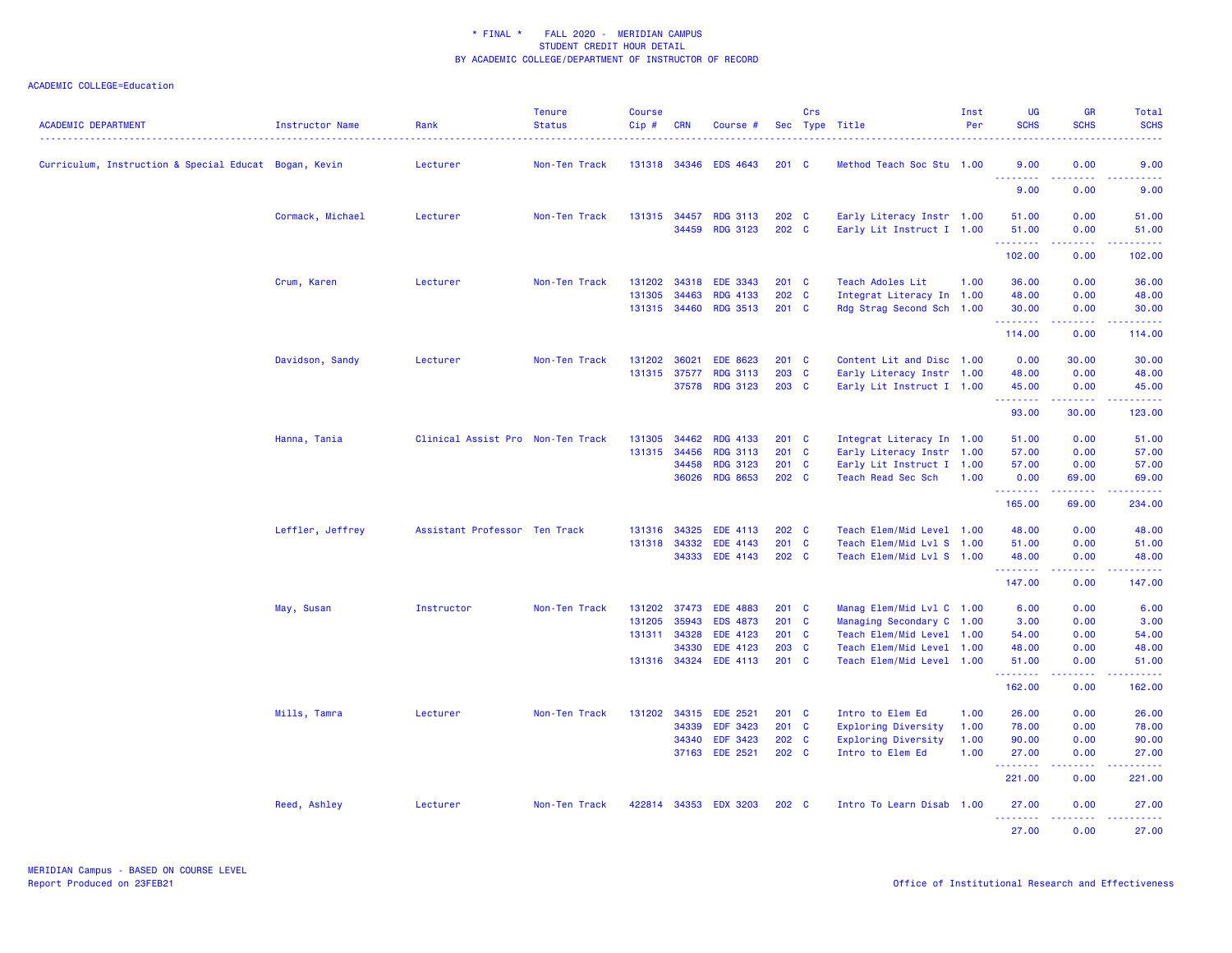| <b>ACADEMIC DEPARTMENT</b>                           | Instructor Name  | Rank                          | <b>Tenure</b><br><b>Status</b> | <b>Course</b><br>Cip# | <b>CRN</b> | Course #        |               | Crs | Sec Type Title             | Inst<br>Per | <b>UG</b><br><b>SCHS</b>     | <b>GR</b><br><b>SCHS</b> | <b>Total</b><br><b>SCHS</b>                                                                                                                                                                                                                                                                                                                                                                                                                                                            |
|------------------------------------------------------|------------------|-------------------------------|--------------------------------|-----------------------|------------|-----------------|---------------|-----|----------------------------|-------------|------------------------------|--------------------------|----------------------------------------------------------------------------------------------------------------------------------------------------------------------------------------------------------------------------------------------------------------------------------------------------------------------------------------------------------------------------------------------------------------------------------------------------------------------------------------|
|                                                      |                  |                               |                                |                       |            |                 |               |     |                            |             |                              |                          |                                                                                                                                                                                                                                                                                                                                                                                                                                                                                        |
| Curriculum, Instruction & Special Educat Shea, Donna |                  | Non-Faculty                   | Not Applicable                 | 131001                | 35946      | <b>EDX 4886</b> | 201 F         |     | Teach Internship in        | 1.00        | 12.00                        | 0.00                     | 12.00                                                                                                                                                                                                                                                                                                                                                                                                                                                                                  |
|                                                      |                  |                               |                                |                       | 35947      | <b>EDX 4896</b> | 201 F         |     | Teach Internship in        | 1.00        | 12.00                        | 0.00                     | 12.00                                                                                                                                                                                                                                                                                                                                                                                                                                                                                  |
|                                                      |                  |                               |                                |                       | 37225      | <b>EDS 8886</b> | 202 H         |     | Dimensions of Learni 1.00  |             | 0.00                         | 336.00                   | 336.00                                                                                                                                                                                                                                                                                                                                                                                                                                                                                 |
|                                                      |                  |                               |                                | 131202                | 35941      | <b>EDE 4886</b> | 201 E         |     | Elem.Mid Lvl Interns 1.00  |             | 12.00                        | 0.00                     | 12.00                                                                                                                                                                                                                                                                                                                                                                                                                                                                                  |
|                                                      |                  |                               |                                |                       | 35942      | <b>EDE 4896</b> | 201 E         |     | Elem/Mid Levl Intern       | 1.00        | 12.00                        | 0.00                     | 12.00                                                                                                                                                                                                                                                                                                                                                                                                                                                                                  |
|                                                      |                  |                               |                                | 131205                | 35944      | <b>EDS 4886</b> | 201 F         |     | Teach Intern in Sec        | 1.00        | 6.00                         | 0.00                     | 6.00                                                                                                                                                                                                                                                                                                                                                                                                                                                                                   |
|                                                      |                  |                               |                                |                       |            | 35945 EDS 4896  | 201 F         |     | Teach Intern in Sec        | 1.00        | 6.00<br><b></b>              | 0.00<br>.                | 6.00                                                                                                                                                                                                                                                                                                                                                                                                                                                                                   |
|                                                      |                  |                               |                                |                       |            |                 |               |     |                            |             | 60.00                        | 336.00                   | 396.00                                                                                                                                                                                                                                                                                                                                                                                                                                                                                 |
|                                                      | Smith, Eric      | Lecturer                      | Non-Ten Track                  | 131203                | 36027      | <b>EDS 8243</b> | $201$ C       |     | Adv. Plan Manage Lea 1.00  |             | 0.00                         | 54.00                    | 54.00                                                                                                                                                                                                                                                                                                                                                                                                                                                                                  |
|                                                      |                  |                               |                                |                       |            | 36028 EDS 8243  | 202 C         |     | Adv. Plan Manage Lea 1.00  |             | 0.00<br><u>.</u>             | 48.00<br><b></b>         | 48.00<br>.                                                                                                                                                                                                                                                                                                                                                                                                                                                                             |
|                                                      |                  |                               |                                |                       |            |                 |               |     |                            |             | 0.00                         | 102.00                   | 102.00                                                                                                                                                                                                                                                                                                                                                                                                                                                                                 |
|                                                      | Sumrall, Brandi  | Instructor                    | Non-Ten Track                  | 131001                | 34359      | <b>EDX 4103</b> | $201 \quad C$ |     | Intro to Intell/Dev        | 1.00        | 18.00                        | 0.00                     | 18.00                                                                                                                                                                                                                                                                                                                                                                                                                                                                                  |
|                                                      |                  |                               |                                |                       | 35948      | <b>EDX 4873</b> | 201 S         |     | Prof Sem In Sp Ed          | 1.00        | 6.00                         | 0.00                     | 6.00                                                                                                                                                                                                                                                                                                                                                                                                                                                                                   |
|                                                      |                  |                               |                                |                       |            | 36016 EDX 4123  | $201$ C       |     | Mthds & Mtrls Elem D 1.00  |             | 9.00                         | 0.00                     | 9.00                                                                                                                                                                                                                                                                                                                                                                                                                                                                                   |
|                                                      |                  |                               |                                |                       | 37164      | <b>EDX 6123</b> | 201 C         |     | Mthds & Mtrls Elem D 1.00  |             | 0.00                         | 24.00                    | 24.00                                                                                                                                                                                                                                                                                                                                                                                                                                                                                  |
|                                                      |                  |                               |                                |                       | 37589      | <b>EDX 6103</b> | 201 C         |     | Intro to Intell/Dev        | 1.00        | 0.00                         | 9.00                     | 9.00                                                                                                                                                                                                                                                                                                                                                                                                                                                                                   |
|                                                      |                  |                               |                                |                       | 37753      | <b>EDX 4413</b> | 201 C         |     | Wk W/Fams of Stdts w 1.00  |             | 3.00                         | 0.00                     | 3.00                                                                                                                                                                                                                                                                                                                                                                                                                                                                                   |
|                                                      |                  |                               |                                | 422814                |            | 34354 EDX 3213  | $201$ C       |     | Indiv Inst Except Ch 1.00  |             | 84.00                        | 0.00<br>.                | 84.00<br>.                                                                                                                                                                                                                                                                                                                                                                                                                                                                             |
|                                                      |                  |                               |                                |                       |            |                 |               |     |                            |             | -------<br>120.00            | 33.00                    | 153.00                                                                                                                                                                                                                                                                                                                                                                                                                                                                                 |
|                                                      | Wachtel, Lois    | Lecturer                      | Non-Ten Track                  | 131202                | 34316      | <b>EDE 3123</b> | $201$ C       |     | Early Childhood Ed         | 1.00        | 93.00                        | 0.00                     | 93.00                                                                                                                                                                                                                                                                                                                                                                                                                                                                                  |
|                                                      |                  |                               |                                |                       |            | 34317 EDE 3123  | 202 C         |     | Early Childhood Ed         | 1.00        | 54.00<br>- - - - - - - -     | 0.00                     | 54.00                                                                                                                                                                                                                                                                                                                                                                                                                                                                                  |
|                                                      |                  |                               |                                |                       |            |                 |               |     |                            |             | 147.00                       | 0.00                     | 147.00                                                                                                                                                                                                                                                                                                                                                                                                                                                                                 |
|                                                      | Zhbanova, Ksenia | Assistant Professor Ten Track |                                | 131001                | 37165      | <b>EDX 8133</b> | 201 C         |     | Reading And Research 1.00  |             | 0.00                         | 21.00                    | 21.00                                                                                                                                                                                                                                                                                                                                                                                                                                                                                  |
|                                                      |                  |                               |                                | 131202                | 34320      | <b>EDE 3443</b> | 201 C         |     | Creat Arts Elem / Mid 1.00 |             | 90.00                        | 0.00                     | 90.00                                                                                                                                                                                                                                                                                                                                                                                                                                                                                  |
|                                                      |                  |                               |                                |                       | 34321      | EDE 3443        | 202 C         |     | Creat Arts Elem / Mid 1.00 |             | 45.00                        | 0.00                     | 45.00                                                                                                                                                                                                                                                                                                                                                                                                                                                                                  |
|                                                      |                  |                               |                                | 131299                |            | 37692 EDS 6990  | $201$ C       |     | Special Topic In EDS 1.00  |             | 0.00<br>.                    | 3.00<br>. <u>.</u>       | 3.00<br>.                                                                                                                                                                                                                                                                                                                                                                                                                                                                              |
|                                                      |                  |                               |                                |                       |            |                 |               |     |                            |             | 135.00                       | 24.00                    | 159.00                                                                                                                                                                                                                                                                                                                                                                                                                                                                                 |
|                                                      |                  |                               |                                |                       |            |                 |               |     |                            |             | ========                     |                          | $\begin{array}{cccccccccc} \multicolumn{3}{c}{} & \multicolumn{3}{c}{} & \multicolumn{3}{c}{} & \multicolumn{3}{c}{} & \multicolumn{3}{c}{} & \multicolumn{3}{c}{} & \multicolumn{3}{c}{} & \multicolumn{3}{c}{} & \multicolumn{3}{c}{} & \multicolumn{3}{c}{} & \multicolumn{3}{c}{} & \multicolumn{3}{c}{} & \multicolumn{3}{c}{} & \multicolumn{3}{c}{} & \multicolumn{3}{c}{} & \multicolumn{3}{c}{} & \multicolumn{3}{c}{} & \multicolumn{3}{c}{} & \multicolumn{3}{c}{} & \mult$ |
| Curriculum, Instruction & Special Educat             |                  |                               |                                |                       |            |                 |               |     |                            |             | 1502.00<br>======== ======== | 594.00                   | 2096.00<br>-----------                                                                                                                                                                                                                                                                                                                                                                                                                                                                 |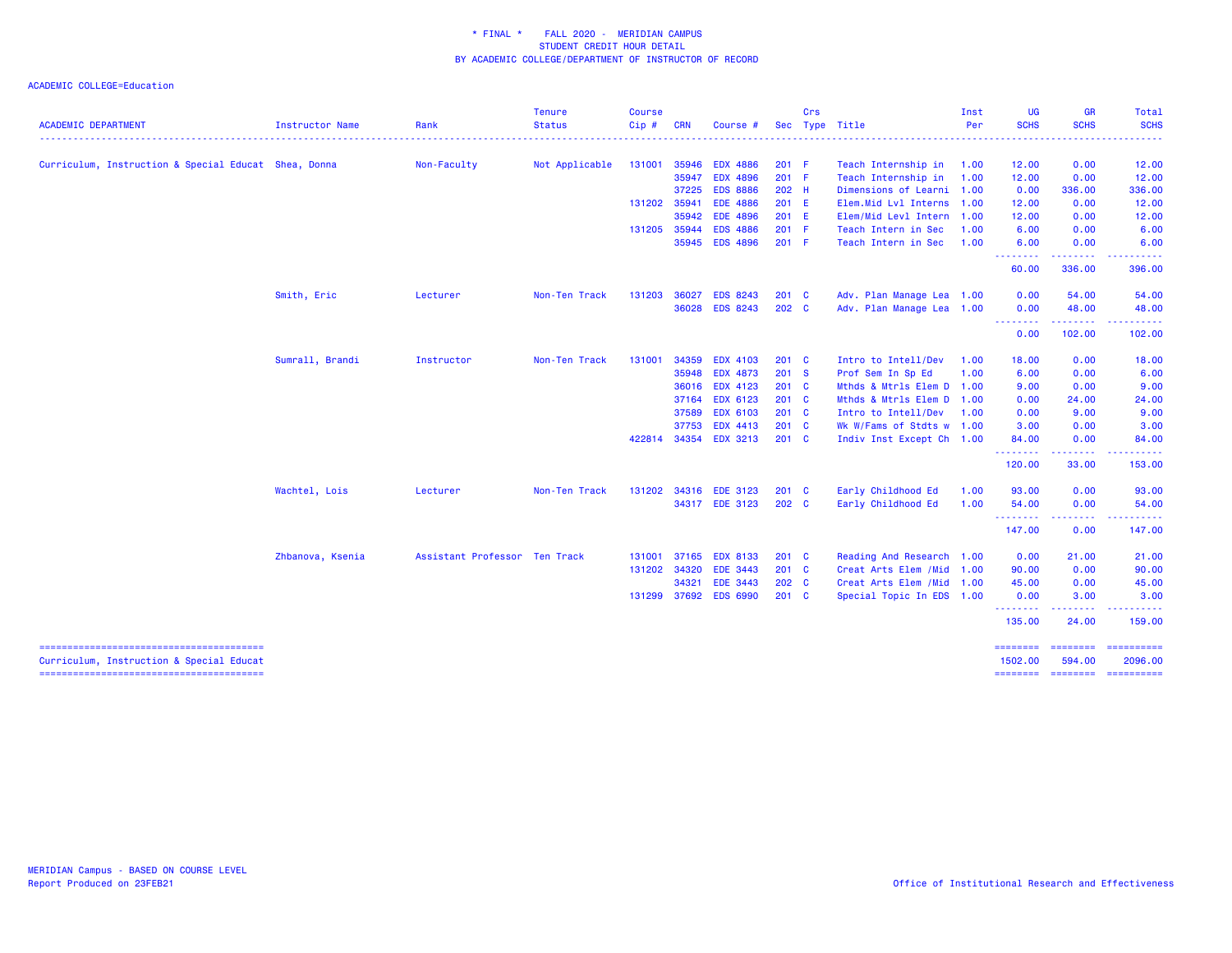| Associate Professor Tenured<br>Clinical Assist Pro Non-Ten Track<br>Non-Ten Track | 130407<br>130601<br>130401<br>130901<br>130101 | 34297<br>36024<br>34343<br>34344<br>34337<br>34348 | <b>CCL 8173</b><br><b>EDF 8363</b><br><b>EDL 8323</b><br><b>EDL 8513</b><br><b>EDF 3333</b> | $202 \quad C$<br>202 C<br>201 C<br>$201$ H<br>$202 \quad C$ | Comm College Teachin 1.00<br>Func & Met Res In Ed 1.00<br>Diff Instruction Tea 1.00<br>Leadership Intern I<br>Social Foundation Ed 1.00 | 1.00 | 0.00<br>0.00<br>.<br>0.00<br>0.00<br>0.00<br>78.00                                          | 27.00<br>24.00<br>.<br>51.00<br>18.00<br>30.00<br>0.00                                                                            | 27.00<br>24.00<br>.<br>51.00<br>18.00<br>30.00<br>78.00                                                                                                                                                                                                                                                                                                                                                                                                                                                                  |
|-----------------------------------------------------------------------------------|------------------------------------------------|----------------------------------------------------|---------------------------------------------------------------------------------------------|-------------------------------------------------------------|-----------------------------------------------------------------------------------------------------------------------------------------|------|---------------------------------------------------------------------------------------------|-----------------------------------------------------------------------------------------------------------------------------------|--------------------------------------------------------------------------------------------------------------------------------------------------------------------------------------------------------------------------------------------------------------------------------------------------------------------------------------------------------------------------------------------------------------------------------------------------------------------------------------------------------------------------|
|                                                                                   |                                                |                                                    |                                                                                             |                                                             |                                                                                                                                         |      |                                                                                             |                                                                                                                                   |                                                                                                                                                                                                                                                                                                                                                                                                                                                                                                                          |
|                                                                                   |                                                |                                                    |                                                                                             |                                                             |                                                                                                                                         |      |                                                                                             |                                                                                                                                   |                                                                                                                                                                                                                                                                                                                                                                                                                                                                                                                          |
|                                                                                   |                                                |                                                    |                                                                                             |                                                             |                                                                                                                                         |      |                                                                                             |                                                                                                                                   |                                                                                                                                                                                                                                                                                                                                                                                                                                                                                                                          |
|                                                                                   |                                                |                                                    |                                                                                             |                                                             |                                                                                                                                         |      |                                                                                             |                                                                                                                                   |                                                                                                                                                                                                                                                                                                                                                                                                                                                                                                                          |
|                                                                                   |                                                |                                                    |                                                                                             |                                                             |                                                                                                                                         |      |                                                                                             |                                                                                                                                   |                                                                                                                                                                                                                                                                                                                                                                                                                                                                                                                          |
|                                                                                   |                                                |                                                    |                                                                                             |                                                             |                                                                                                                                         |      |                                                                                             |                                                                                                                                   |                                                                                                                                                                                                                                                                                                                                                                                                                                                                                                                          |
|                                                                                   |                                                |                                                    |                                                                                             |                                                             |                                                                                                                                         |      | <u>.</u><br>78.00                                                                           | .<br>48.00                                                                                                                        | 126.00                                                                                                                                                                                                                                                                                                                                                                                                                                                                                                                   |
|                                                                                   |                                                |                                                    | <b>EDS 8103</b>                                                                             | $201 \quad C$                                               | Adv Meth in Mid/Sec                                                                                                                     | 1.00 | 0.00                                                                                        | 69.00                                                                                                                             | 69.00                                                                                                                                                                                                                                                                                                                                                                                                                                                                                                                    |
|                                                                                   |                                                |                                                    |                                                                                             |                                                             |                                                                                                                                         |      | .<br>0.00                                                                                   | <b>.</b><br>69.00                                                                                                                 | 69.00                                                                                                                                                                                                                                                                                                                                                                                                                                                                                                                    |
| Associate Professor Tenured                                                       | 130401                                         | 34345                                              | <b>EDL 8523</b>                                                                             | $201$ C                                                     | Educ-Diverse Learner 1.00                                                                                                               |      | 0.00                                                                                        | 48.00                                                                                                                             | 48.00                                                                                                                                                                                                                                                                                                                                                                                                                                                                                                                    |
|                                                                                   |                                                |                                                    | 37380 EDL 8990                                                                              | $201$ C                                                     | Special Topic in EDL 1.00                                                                                                               |      | 0.00                                                                                        | 30.00                                                                                                                             | 30.00                                                                                                                                                                                                                                                                                                                                                                                                                                                                                                                    |
|                                                                                   |                                                |                                                    |                                                                                             |                                                             |                                                                                                                                         |      | .<br>0.00                                                                                   | .<br>78.00                                                                                                                        | .<br>78.00                                                                                                                                                                                                                                                                                                                                                                                                                                                                                                               |
|                                                                                   |                                                |                                                    |                                                                                             |                                                             |                                                                                                                                         |      |                                                                                             | 0.00                                                                                                                              | 42.00                                                                                                                                                                                                                                                                                                                                                                                                                                                                                                                    |
|                                                                                   |                                                | 37204                                              | EP 4814                                                                                     |                                                             |                                                                                                                                         |      | 24.00                                                                                       | 0.00                                                                                                                              | 24.00                                                                                                                                                                                                                                                                                                                                                                                                                                                                                                                    |
|                                                                                   | 310501                                         | 37205                                              | KI 2023                                                                                     |                                                             |                                                                                                                                         |      | 33.00                                                                                       | 0.00                                                                                                                              | 33.00                                                                                                                                                                                                                                                                                                                                                                                                                                                                                                                    |
|                                                                                   |                                                |                                                    |                                                                                             |                                                             | Medical Terminology                                                                                                                     |      | 78.00                                                                                       | 0.00                                                                                                                              | 78.00                                                                                                                                                                                                                                                                                                                                                                                                                                                                                                                    |
|                                                                                   |                                                |                                                    |                                                                                             |                                                             |                                                                                                                                         |      | .<br>177.00                                                                                 | $\frac{1}{2} \left( \frac{1}{2} \right) \left( \frac{1}{2} \right) \left( \frac{1}{2} \right) \left( \frac{1}{2} \right)$<br>0.00 | 177.00                                                                                                                                                                                                                                                                                                                                                                                                                                                                                                                   |
|                                                                                   |                                                |                                                    |                                                                                             |                                                             |                                                                                                                                         |      |                                                                                             |                                                                                                                                   | ==========<br>501.00                                                                                                                                                                                                                                                                                                                                                                                                                                                                                                     |
|                                                                                   | Clinical Assist Pro Non-Ten Track              |                                                    | 260908<br>310505                                                                            | 37171 EP 4123<br>37172 KI 2603                              | 202 C<br>202 H<br>202 C<br>202 C                                                                                                        |      | Aging and Physical A 1.00<br>Exercise Science Int 1.00<br>Found of Health Educ 1.00<br>1.00 | 42.00<br>$=$ = = = = = = =<br>255.00<br>========                                                                                  | ========<br>246.00<br>$\begin{array}{cccccccccc} \multicolumn{2}{c}{} & \multicolumn{2}{c}{} & \multicolumn{2}{c}{} & \multicolumn{2}{c}{} & \multicolumn{2}{c}{} & \multicolumn{2}{c}{} & \multicolumn{2}{c}{} & \multicolumn{2}{c}{} & \multicolumn{2}{c}{} & \multicolumn{2}{c}{} & \multicolumn{2}{c}{} & \multicolumn{2}{c}{} & \multicolumn{2}{c}{} & \multicolumn{2}{c}{} & \multicolumn{2}{c}{} & \multicolumn{2}{c}{} & \multicolumn{2}{c}{} & \multicolumn{2}{c}{} & \multicolumn{2}{c}{} & \mult$<br>======== |